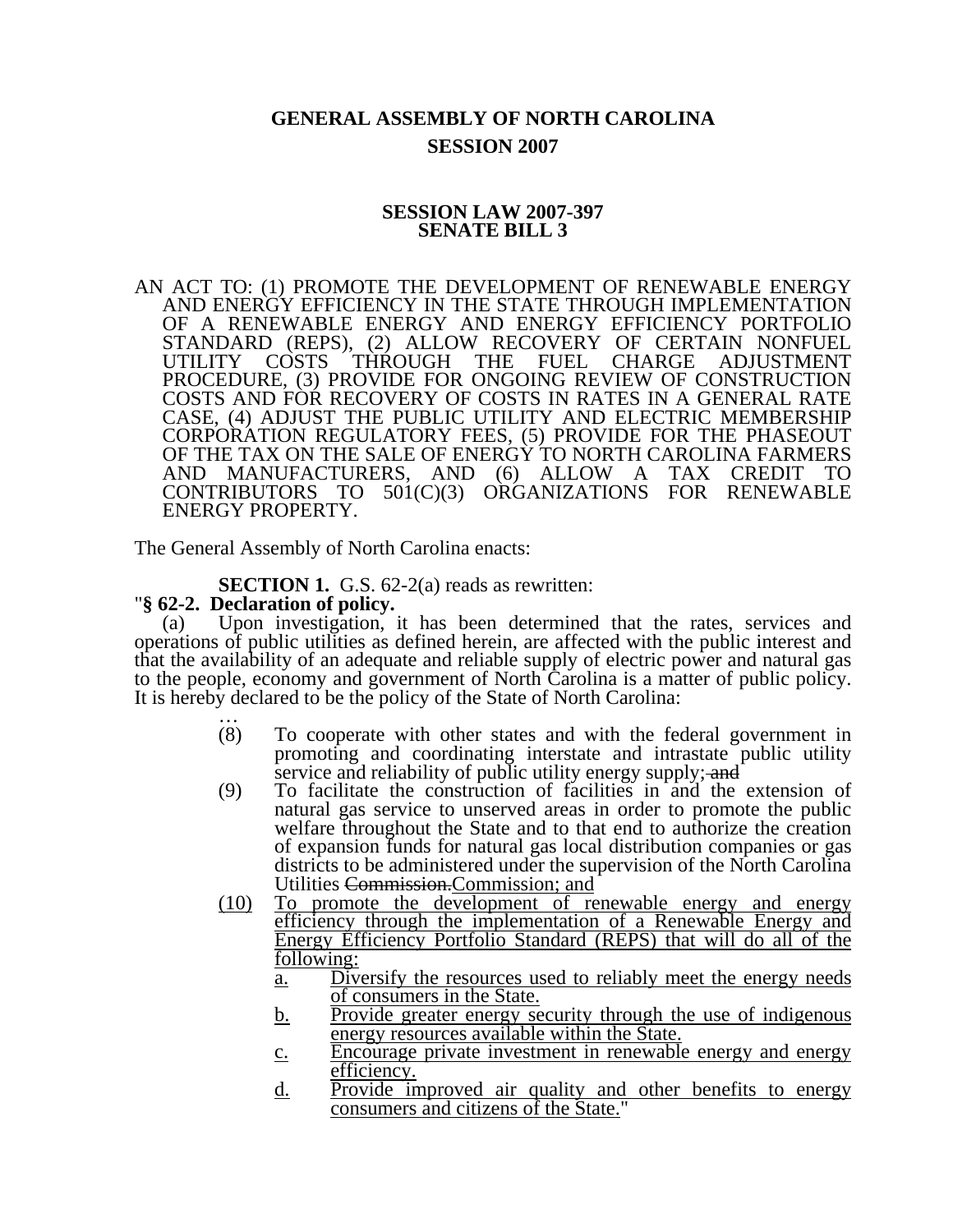**SECTION 2.(a)** Article 7 of Chapter 62 of the General Statutes is amended by adding a new section to read:

### "**§ 62-133.7. Renewable Energy and Energy Efficiency Portfolio Standard (REPS).** (a) Definitions. – As used in this section:

- (1) 'Combined heat and power system' means a system that uses waste heat to produce electricity or useful, measurable thermal or mechanical energy at a retail electric customer's facility.
	- (2) 'Demand-side management' means activities, programs, or initiatives undertaken by an electric power supplier or its customers to shift the timing of electricity use from peak to nonpeak demand periods. 'Demand-side management' includes, but is not limited to, load management, electric system equipment and operating controls, direct load control, and interruptible load.
	- (3) 'Electric power supplier' means a public utility, an electric membership corporation, or a municipality that sells electric power to retail electric power customers in the State.
	- (4) 'Energy efficiency measure' means an equipment, physical, or program change implemented after 1 January 2007 that results in less energy used to perform the same function. 'Energy efficiency measure' includes, but is not limited to, energy produced from a combined heat and power system that uses nonrenewable energy resources. 'Energy efficiency measure' does not include demand-side management.
	- (5) 'New renewable energy facility' means a renewable energy facility that either:
		- a. Was placed into service on or after 1 January 2007.<br>b. Delivers or has delivered electric power to an electric
		- b. Delivers or has delivered electric power to an electric power supplier pursuant to a contract with NC GreenPower Corporation that was entered into prior to 1 January 2007.
		- c. Is a hydroelectric power facility with a generation capacity of 10 megawatts or less that delivers electric power to an electric power supplier.
	- (6) 'Renewable energy certificate' means a tradable instrument that is equal to one megawatt hour of electricity or equivalent energy supplied by a renewable energy facility, new renewable energy facility, or reduced by implementation of an energy efficiency measure that is used to track and verify compliance with the requirements of this section as determined by the Commission. A 'renewable energy certificate' does not include the related emission reductions, including, but not limited to, reductions of sulfur dioxide, oxides of nitrogen, mercury, or carbon dioxide.
	- (7) 'Renewable energy facility' means a facility, other than a hydroelectric power facility with a generation capacity of more than 10 megawatts, that either:
		- a. Generates electric power by the use of a renewable energy resource.
		- b. Generates useful, measurable combined heat and power derived from a renewable energy resource.

 $\overline{Is a}$  solar thermal energy facility.

(8) 'Renewable energy resource' means a solar electric, solar thermal, wind, hydropower, geothermal, or ocean current or wave energy resource; a biomass resource, including agricultural waste, animal waste, wood waste, spent pulping liquors, combustible residues, combustible liquids, combustible gases, energy crops, or landfill methane; waste heat derived from a renewable energy resource and used to produce electricity or useful, measurable thermal energy at a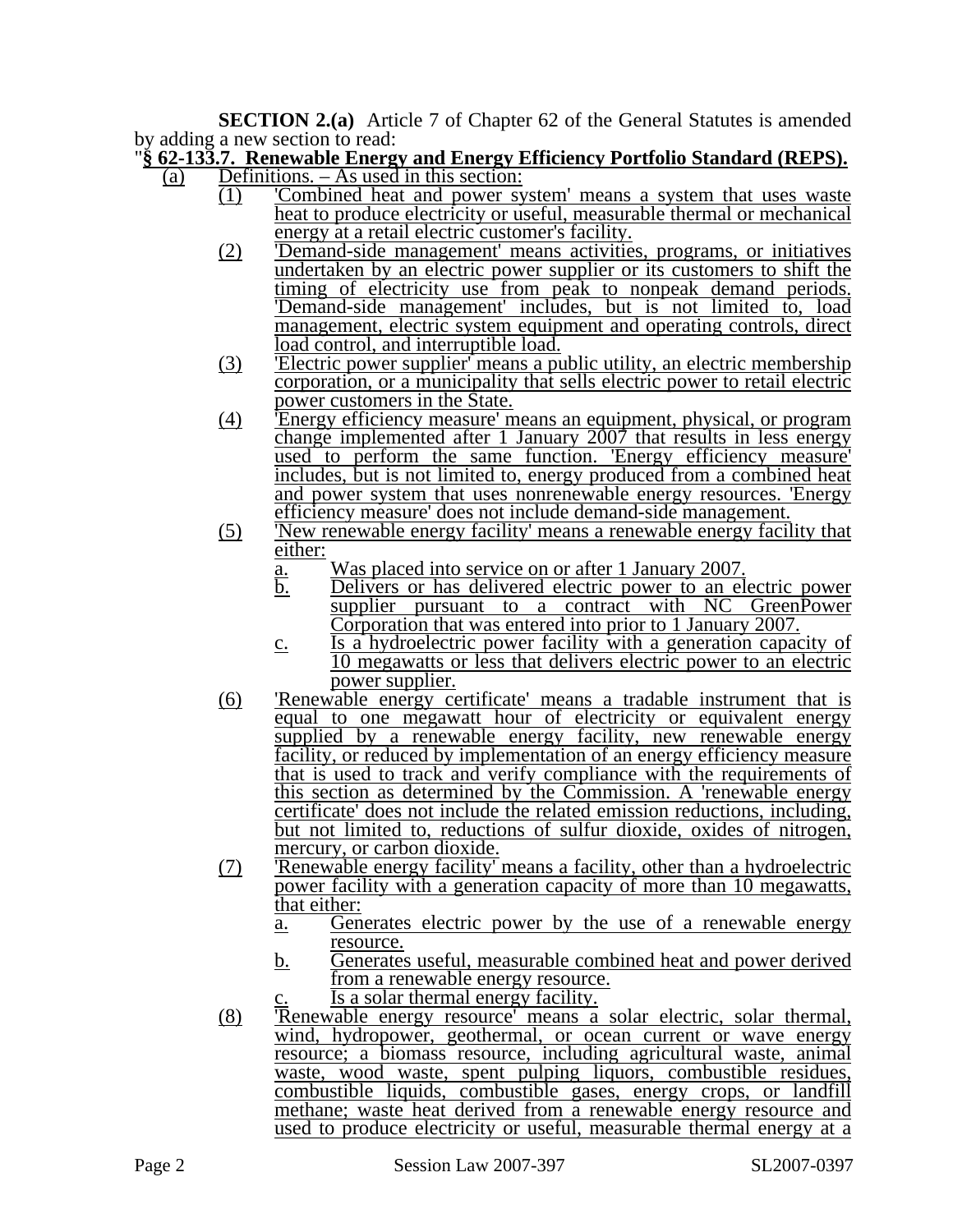retail electric customer's facility; or hydrogen derived from a renewable energy resource. 'Renewable energy resource' does not include peat, a fossil fuel, or nuclear energy resource.

(b) Renewable Energy and Energy Efficiency Standards (REPS) for Electric Public Utilities. –

 $\overline{(1)}$  Each electric public utility in the State shall be subject to a Renewable Energy and Energy Efficiency Portfolio Standard (REPS) according to the following schedule:

| <b>REPS</b> Requirement                   |
|-------------------------------------------|
| 3% of 2011 North Carolina retail sales    |
| 6% of 2014 North Carolina retail sales    |
| 10% of 2017 North Carolina retail sales   |
| 12.5% of 2020 North Carolina retail sales |
|                                           |

- (2) An electric public utility may meet the requirements of this section by any one or more of the following:
	- <u>a.</u> Generate electric power at a new renewable energy facility.<br>b. Use a renewable energy resource to generate electric power
	- Use a renewable energy resource to generate electric power at a generating facility other than the generation of electric power from waste heat derived from the combustion of fossil fuel.
	- c. Reduce energy consumption through the implementation of an energy efficiency measure; provided, however, an electric public utility subject to the provisions of this subsection may meet up to twenty-five percent (25%) of the requirements of this section through savings due to implementation of energy efficiency measures. Beginning in calendar year 2021 and each year thereafter, an electric public utility may meet up to forty percent (40%) of the requirements of this section through savings due to implementation of energy efficiency measures.
	- d. Purchase electric power from a new renewable energy facility. Electric power purchased from a new renewable energy facility located outside the geographic boundaries of the State shall meet the requirements of this section if the electric power is delivered to a public utility that provides electric power to retail electric customers in the State; provided, however, the electric public utility shall not sell the renewable energy certificates created pursuant to this paragraph to another electric public utility.
	- e. Purchase renewable energy certificates derived from in-State or out-of-state new renewable energy facilities. Certificates derived from out-of-state new renewable energy facilities shall not be used to meet more than twenty-five percent (25%) of the requirements of this section, provided that this limitation shall not apply to an electric public utility with less than 150,000 North Carolina retail jurisdictional customers as of 31 December 2006.
	- f. Use electric power that is supplied by a new renewable energy facility or saved due to the implementation of an energy efficiency measure that exceeds the requirements of this section for any calendar year as a credit towards the requirements of this section in the following calendar year or sell the associated renewable energy certificates.

(c) Renewable Energy and Energy Efficiency Standards (REPS) for Electric Membership Corporations and Municipalities. –

(1) Each electric membership corporation or municipality that sells electric power to retail electric power customers in the State shall be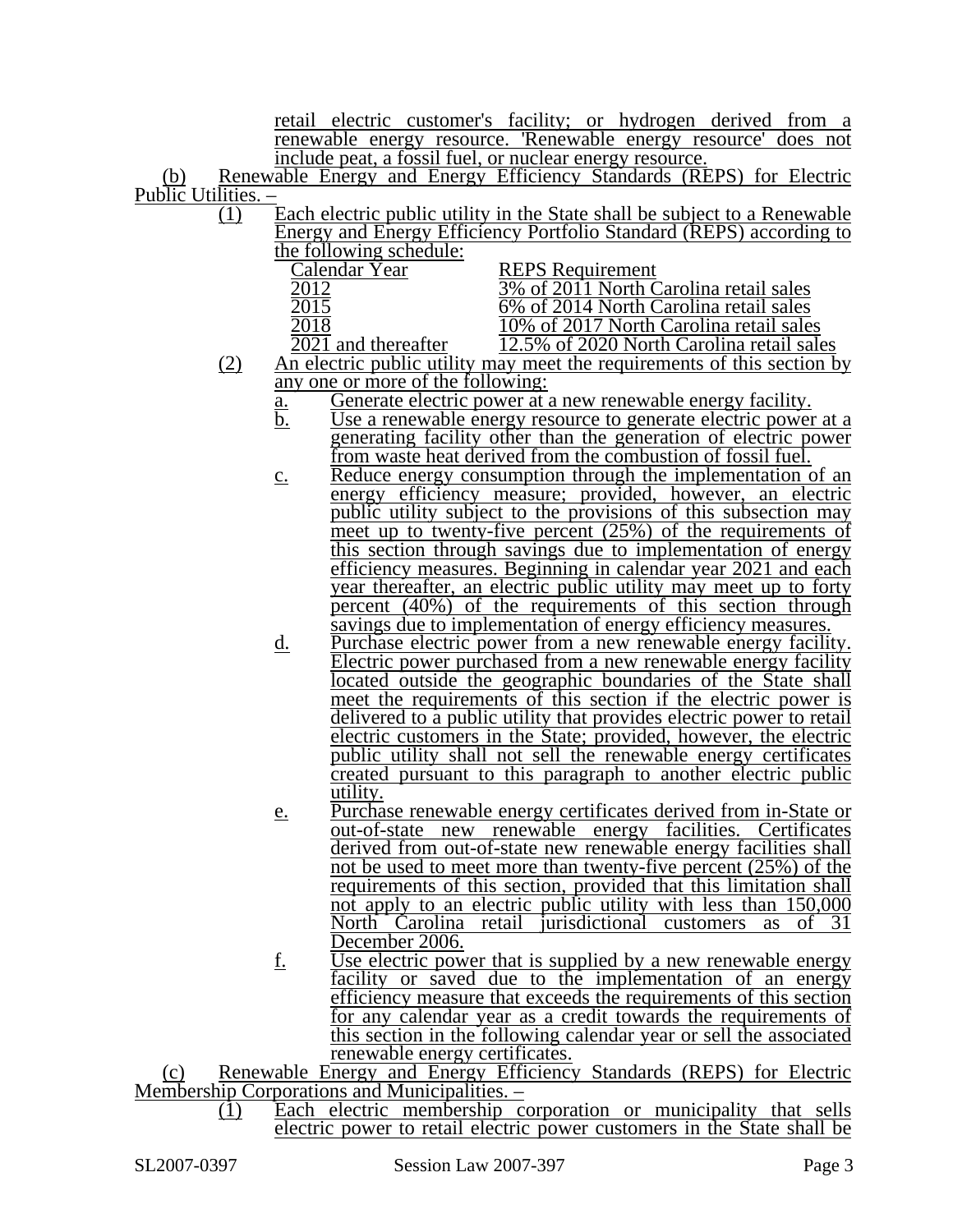subject to a Renewable Energy and Energy Efficiency Portfolio Standard (REPS) according to the following schedule:

| Calendar Year       | <b>REPS</b> Requirement                                         |
|---------------------|-----------------------------------------------------------------|
|                     | 3% of 2011 North Carolina retail sales                          |
|                     | 6% of 2014 North Carolina retail sales                          |
| 2018 and thereafter | 10% of 2017 North Carolina retail sales                         |
|                     | An electric membership corporation or municipality may meet the |

- requirements of this section by any one or more of the following:
	- <u>a.</u> Generate electric power at a new renewable energy facility.<br>b. Reduce energy consumption through the implementation Reduce energy consumption through the implementation of demand-side management or energy efficiency measures.
	- c. Purchase electric power from a renewable energy facility or a hydroelectric power facility, provided that no more than thirty percent  $(30\%)$  of the requirements of this section may be met with hydroelectric power, including allocations made by the Southeastern Power Administration.
	- d. Purchase renewable energy certificates derived from in-State or out-of-state renewable energy facilities. An electric power supplier subject to the requirements of this subsection may use certificates derived from out-of-state renewable energy facilities to meet no more than twenty-five percent (25%) of the requirements of this section.
	- e. Acquire all or part of its electric power through a wholesale purchase power agreement with a wholesale supplier of electric power whose portfolio of supply and demand options meets the requirements of this section.
	- f. Use electric power that is supplied by a new renewable energy facility or saved due to the implementation of demand-side management or energy efficiency measures that exceeds the requirements of this section for any calendar year as a credit towards the requirements of this section in the following calendar year or sell the associated renewable energy certificates.

(d) Compliance With REPS Requirement Through Use of Solar Energy Resources. – For calendar year 2018 and for each calendar year thereafter, at least two-tenths of one percent  $(0.2\%)$  of the total electric power in kilowatt hours sold to retail electric customers in the State, or an equivalent amount of energy, shall be supplied by a combination of new solar electric facilities and new metered solar thermal energy facilities that use one or more of the following applications: solar hot water, solar absorption cooling, solar dehumidification, solar thermally driven refrigeration, and solar industrial process heat. The terms of any contract entered into between an electric power supplier and a new solar electric facility or new metered solar thermal energy facility shall be of sufficient length to stimulate development of solar energy; provided, the Commission shall develop a procedure to determine if an electric power supplier is in compliance with the provisions of this subsection if a new solar electric facility or a new metered solar thermal energy facility fails to meet the terms of its contract with the electric power supplier. As used in this subsection, 'new' means a facility that was first placed into service on or after 1 January 2007. The electric power suppliers shall comply with the requirements of this subsection according to the following schedule:

| $10110$ $m_{\rm H}$ believate. |                                               |
|--------------------------------|-----------------------------------------------|
| Calendar Year                  | <b>Requirement for Solar Energy Resources</b> |
|                                | $\mathcal{O}^{o}$                             |
|                                |                                               |
|                                |                                               |
|                                | 10%                                           |
|                                |                                               |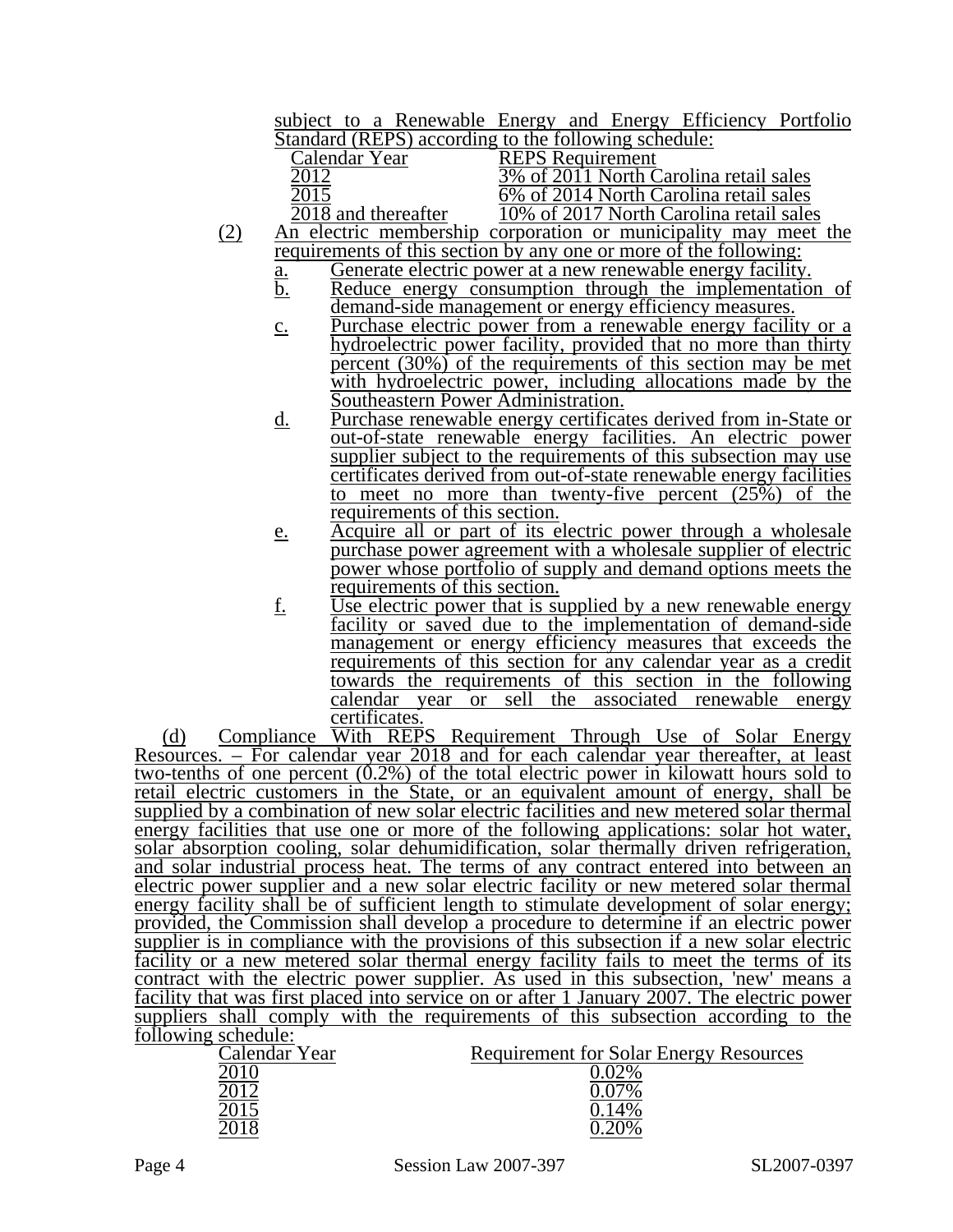(e) Compliance With REPS Requirement Through Use of Swine Waste Resources. – For calendar year 2018 and for each calendar year thereafter, at least two-tenths of one percent  $(0.2\%)$  of the total electric power in kilowatt hours sold to retail electric customers in the State shall be supplied, or contracted for supply in each year, by swine waste. The electric power suppliers, in the aggregate, shall comply with the requirements of this subsection according to the following schedule:

|        | Calendar Year |               |             |  | <b>Requirement for Swine Waste Resources</b> |  |  |  |
|--------|---------------|---------------|-------------|--|----------------------------------------------|--|--|--|
|        |               |               |             |  |                                              |  |  |  |
|        |               |               |             |  |                                              |  |  |  |
|        |               |               |             |  |                                              |  |  |  |
| $\sim$ |               | <b>TTT'.1</b> | <b>DEDC</b> |  | $\blacksquare$                               |  |  |  |

(f) Compliance With REPS Requirement Through Use of Poultry Waste Resources. – For calendar year 2014 and for each calendar year thereafter, at least 900,000 megawatt hours of the total electric power sold to retail electric customers in the State shall be supplied, or contracted for supply in each year, by poultry waste combined with wood shavings, straw, rice hulls, or other bedding material. The electric power suppliers, in the aggregate, shall comply with the requirements of this subsection according to the following schedule:<br>Calendar Year

2014 900,000 megawatt hours

Calendar Year Requirement for Poultry Waste Resources<br>2012 170.000 megawatt hours

| 2012  | 170,000 megawatt hours   |
|-------|--------------------------|
| 2013  | 700,000 megawatt hours   |
| . 011 | $000.000$ moggyptt hours |

(g) Control of Emissions. – As used in this subsection, Best Available Control Technology (BACT) means an emissions limitation based on the maximum degree a reduction in the emission of air pollutants that is achievable for a facility, taking into account energy, environmental, and economic impacts and other costs. A biomass combustion process at any new renewable energy facility that delivers electric power to an electric power supplier shall meet BACT. The Environmental Management Commission shall determine on a case-by-case basis the BACT for a facility that would not otherwise be required to comply with BACT pursuant to the Prevention of Significant Deterioration (PSD) emissions program. The Environmental Management Commission may adopt rules to implement this subsection. In adopting rules, the Environmental Management Commission shall take into account cumulative and secondary impacts associated with the concentration of biomass facilities in close proximity to one another. In adopting rules the Environmental Management Commission shall provide for the manner in which a facility that would not otherwise be required to comply with BACT pursuant to the PSD emissions programs shall meet the BACT requirement.

(h) Cost Recovery and Customer Charges. –

- $\overline{(1)}$  For the purposes of this subsection, the term 'incremental costs' means all reasonable and prudent costs incurred by an electric power supplier to:
	- a. Comply with the requirements of subsections (b), (c), (d), (e), and (f) of this section that are in excess of the electric power supplier's avoided costs other than those costs recovered pursuant to G.S. 62-133.8.
	- b. Fund research that encourages the development of renewable energy, energy efficiency, or improved air quality, provided those costs do not exceed one million dollars (\$1,000,000) per year.
	- c. Comply with any federal mandate that is similar to the requirements of subsections  $(b)$ ,  $(c)$ ,  $(d)$ ,  $(e)$ , and  $(f)$  of this section that exceed the costs that the electric power supplier would have incurred under those subsections in the absence of the federal mandate.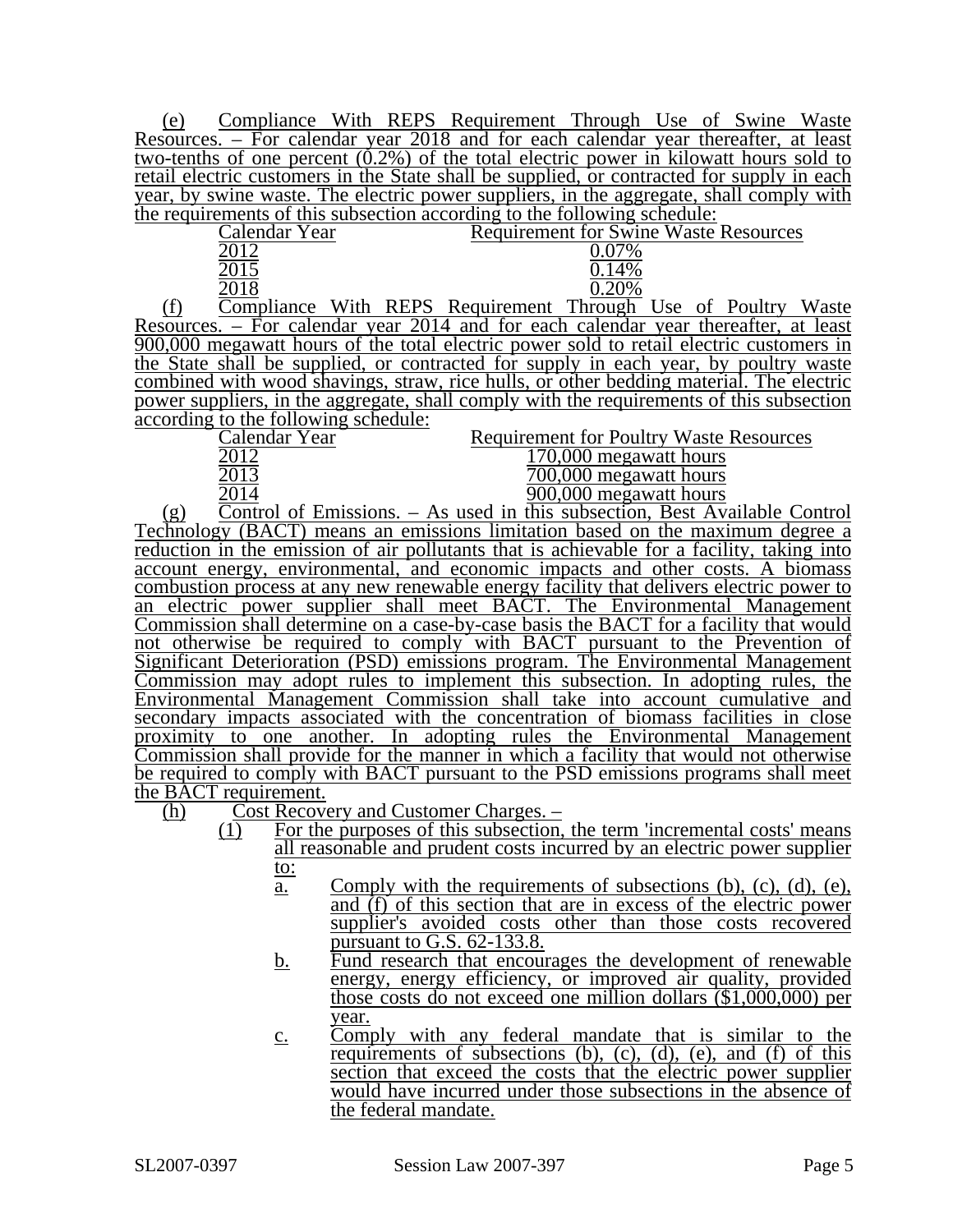- (2) All reasonable and prudent costs incurred by an electric power supplier to comply with any federal mandate that is similar to the requirements of subsections (b), (c), (d), (e), and (f) of this section, including, but not limited to, the avoided costs associated with a federal mandate that exceeds the avoided costs that the electric power supplier would have incurred pursuant to subsections (b), (c), (d), (e), and  $(f)$  of this section in the absence of the federal mandate, shall be recovered by the electric power supplier in an annual rider charge assessed in accordance with the schedule set out in subdivision (4) of this subsection increased by the Commission on a pro rata basis to allow for full and complete recovery of all reasonable and prudent costs incurred to comply with the federal mandate.
- (3) Except as provided in subdivision (2) of this subsection, the total annual incremental cost to be incurred by an electric power supplier and recovered from the electric power supplier's retail customers shall not exceed an amount equal to the per-account annual charges set out in subdivision (4) of this subsection applied to the electric power supplier's total number of customer accounts determined as of 31 December of the previous calendar year. An electric power supplier shall be conclusively deemed to be in compliance with the requirements of subsections (b), (c), (d), (e), and (f) of this section if the electric power supplier's total annual incremental costs incurred equals an amount equal to the per-account annual charges set out in subdivision (4) of this subsection applied to the electric power supplier's total number of customer accounts determined as of 31 December of the previous calendar year. The total annual incremental cost recoverable by an electric power supplier from an individual customer shall not exceed the per-account charges set out in subdivision (4) of this subsection except as these charges may be adjusted in subdivision (2) of this subsection.
- (4) An electric power supplier shall be allowed to recover the incremental costs incurred to comply with the requirements of subsections (b), (c), (d), (e), and (f) of this section and fund research as provided in subdivision (1) of this subsection through an annual rider not to exceed the following per-account annual charges:

| <b>Customer Class</b>                       | 2008-2011                      | 2012-2014                                              | 2015 and thereafter                                                       |
|---------------------------------------------|--------------------------------|--------------------------------------------------------|---------------------------------------------------------------------------|
| Residential per account                     | \$10.00                        | \$12.00                                                | \$34.00                                                                   |
| Commercial per account                      | \$50.00                        | \$150.00                                               | \$150.00                                                                  |
| Industrial per account                      | \$500.00                       | \$1,000.00                                             | \$1,000.00                                                                |
| (5)                                         |                                |                                                        | The Commission shall adopt rules to establish a procedure for the         |
|                                             |                                |                                                        | annual assessment of the per-account charges set out in this subsection   |
|                                             |                                |                                                        | to an electric public utility's customers to allow for timely recovery of |
|                                             |                                |                                                        | all reasonable and prudent costs of compliance with the requirements      |
|                                             | of subsections (b).<br>$(c)$ . | $(d)$ .<br>$(e)$ ,                                     | and (f) of this section and to fund                                       |
| research as                                 |                                | provided in subdivision (1)                            | this subsection. The<br>Οt                                                |
|                                             |                                |                                                        | Commission shall ensure that the costs to be recovered from individual    |
|                                             |                                |                                                        | customers on a per-account basis pursuant to subdivisions (2) and (3)     |
|                                             |                                |                                                        | of this subsection are in the same proportion as the per-account annual   |
|                                             |                                | charges for each customer class set out in subdivision | of this                                                                   |
| subsection.                                 |                                |                                                        |                                                                           |
| $\left( \cdot \right)$<br>Adoption of Dulga |                                |                                                        | The Commission shall adont rules to implement the                         |

(i) Adoption of Rules. – The Commission shall adopt rules to implement the provisions of this section. In developing rules, the Commission shall: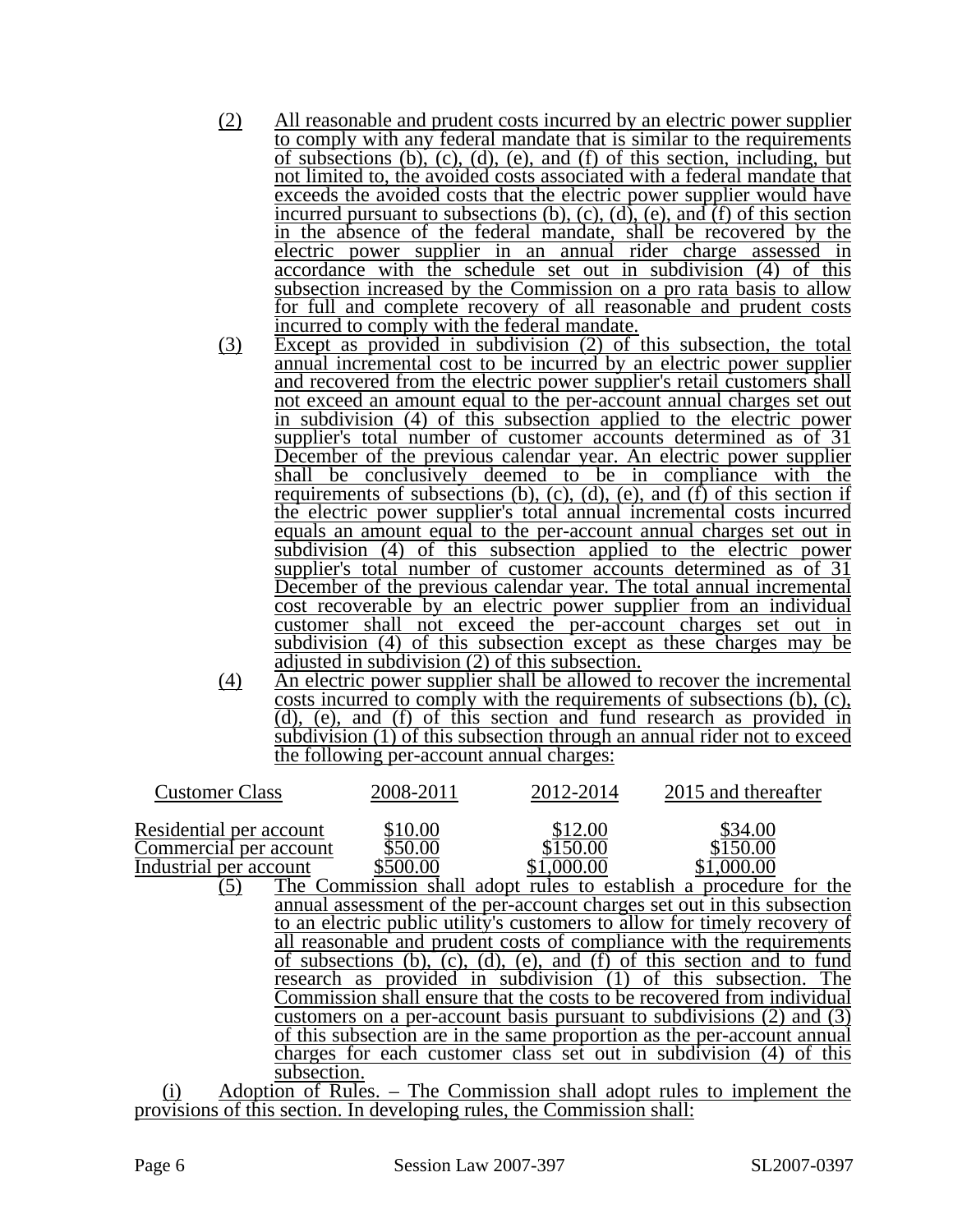- (1) Provide for the monitoring of compliance with and enforcement of the requirements of this section.
- (2) Include a procedure to modify or delay the provisions of subsections (b), (c), (d), (e), and (f) of this section in whole or in part if the Commission determines that it is in the public interest to do so. The procedure adopted pursuant to this subdivision shall include a requirement that the electric power supplier demonstrate that it made a reasonable effort to meet the requirements set out in this section.
- (3) Ensure that energy credited toward compliance with the provisions of this section not be credited toward any other purpose, including another renewable energy portfolio standard or voluntary renewable energy purchase program in this State or any other state.
- (4) Establish standards for interconnection of renewable energy facilities and other nonutility-owned generation with a generation capacity of 10 megawatts or less to an electric public utility's distribution system; provided, however, that the Commission shall adopt, if appropriate, federal interconnection standards.
- (5) Ensure that the owner and operator of each renewable energy facility that delivers electric power to an electric power supplier is in substantial compliance with all federal and state laws, regulations, and rules for the protection of the environment and conservation of natural resources.
- (6) Consider whether it is in the public interest to adopt rules for electric public utilities for net metering of renewable energy facilities with a generation capacity of one megawatt or less.
- (7) Develop procedures to track and account for renewable energy certificates, including ownership of renewable energy certificates that are derived from a customer owned renewable energy facility as a result of any action by a customer of an electric power supplier that is independent of a program sponsored by the electric power supplier.

(j) Report. – No later than 1 October of each year, the Commission shall submit a report on the activities taken by the Commission to implement, and by electric power suppliers to comply with, the requirements of this section to the Governor, the Environmental Review Commission, and the Joint Legislative Utility Review Committee. The report shall include any public comments received regarding direct, secondary, and cumulative environmental impacts of the implementation of the requirements of this section. In developing the report, the Commission shall consult with the Department of Environment and Natural Resources."

**SECTION 2.(b)** The Commission shall submit the first report required by G.S. 62-133.7(j), as enacted by subsection (a) of this section, no later than 1 October 2008.

**SECTION 2.(c)** G.S. 143B-282(a) reads as rewritten:

"(a) There is hereby created the Environmental Management Commission of the Department of Environment and Natural Resources with the power and duty to promulgate rules to be followed in the protection, preservation, and enhancement of the water and air resources of the State.<br>
...<br>
(6) The Commission 1

The Commission may establish a procedure for evaluating renewable energy technologies that are, or are proposed to be, employed as part of a renewable energy facility, as defined in G.S. 62-133.7; establish standards to ensure that renewable energy technologies do not harm the environment, natural resources, cultural resources, or public health, safety, or welfare of the State; and, to the extent that there is not an environmental regulatory program, establish an environmental regulatory program to implement these protective standards."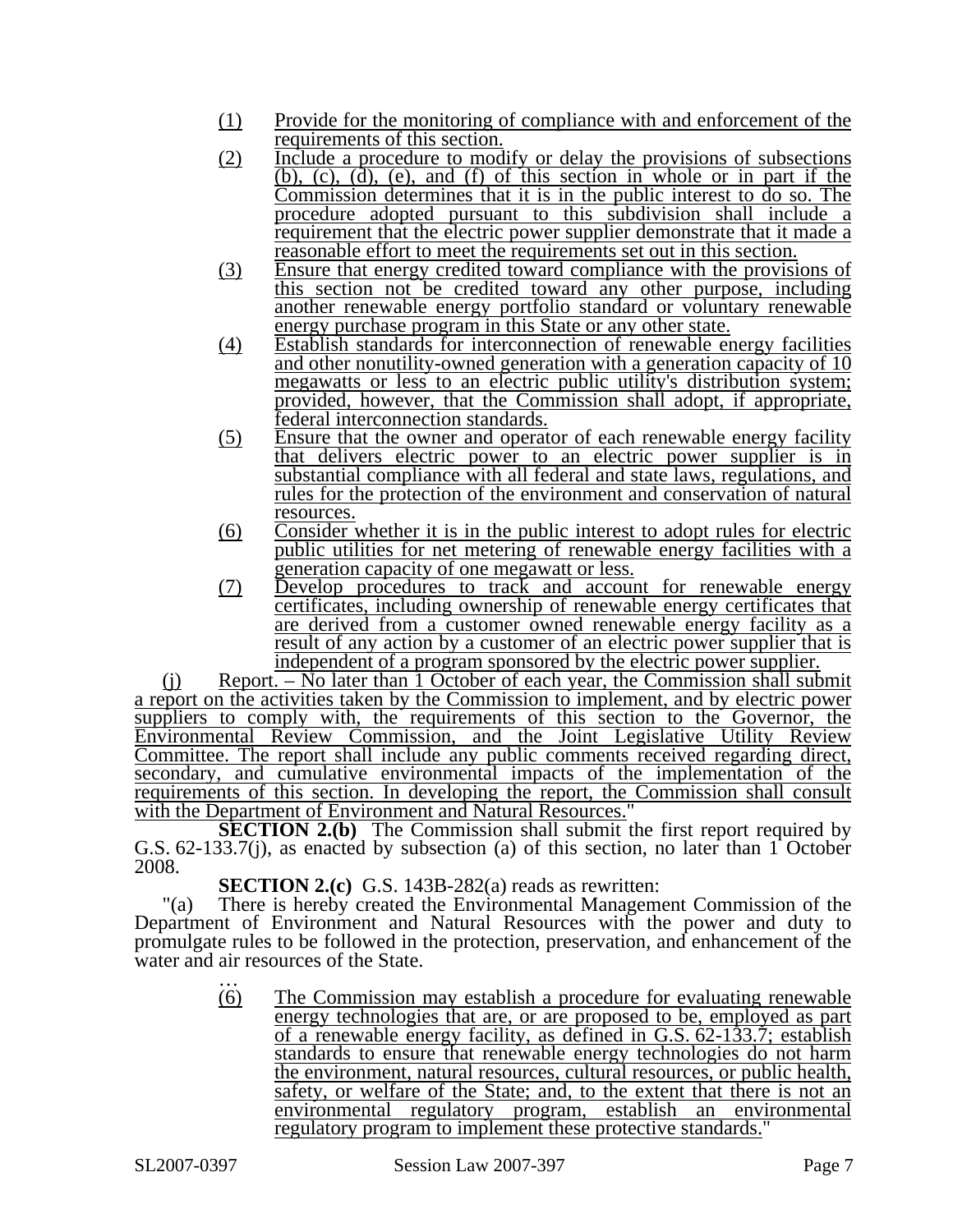**SECTION 3.** If the federal government imposes requirements similar to those set out in G.S. 62-133.7 on electric power suppliers in the State, the Utilities Commission shall determine the applicability of federal and State requirements so as to apply the more stringent requirements except to the extent that State requirements may be specifically preempted by federal law. The Commission shall adopt rules to establish a procedure as an alternative to the procedure set out in G.S. 62-133 to annually adjust the rates of electric public utilities to allow timely recovery of all reasonable costs of compliance with the federal and State requirements pursuant to G.S. 62-133.7(h), as enacted by Section 2 of this act. In adopting rules to establish the procedure, the Commission shall incorporate the provisions of this act in accordance with this section and the public interest.

**SECTION 4.(a)** Article 7 of Chapter 62 of the General Statutes is amended by adding a new section to read:

### "**§ 62-133.8. Cost recovery for demand-side management and energy efficiency measures.**

(a) The definitions set out in G.S. 62-133.7 apply to this section. As used in this section, 'new,' used in connection with demand-side management or energy efficiency measure, means a demand-side management or energy efficiency measure that is adopted and implemented on or after 1 January 2007, including subsequent changes and modifications.

(b) Each electric power supplier shall implement demand-side management and energy efficiency measures and use supply-side resources to establish the least cost mix of demand reduction and generation measures that meet the electricity needs of its customers. An electric membership corporation or municipality that qualifies as an electric power supplier may satisfy the requirements of this section through its purchases from a wholesale supplier of electric power that uses supply-side resources and demand-side management to meet all or a portion of the supply needs of its members and their retail customers, and that, by aggregating and promoting demand-side management and energy efficiency measures for its members, meets the requirements of this section.

(c) Each electric power supplier to which G.S. 62-110.1 applies shall include an assessment of demand-side management and energy efficiency in its resource plans submitted to the Commission and shall submit cost-effective demand-side management

and energy efficiency options that require incentives to the Commission for approval.<br>(d) The Commission shall, upon petition of an electric public utility, approve The Commission shall, upon petition of an electric public utility, approve an annual rider to the electric public utility's rates to recover all reasonable and prudent costs incurred for adoption and implementation of new demand-side management and new energy efficiency measures. Recoverable costs include, but are not limited to, all capital costs, including cost of capital and depreciation expenses, administrative costs, implementation costs, incentive payments to program participants, and operating costs. In determining the amount of any rider, the Commission:

- (1) Shall allow electric public utilities to capitalize all or a portion of those costs to the extent that those costs are intended to produce future benefits.
- (2) May approve other incentives to electric public utilities for adopting and implementing new demand-side management and energy efficiency measures. Allowable incentives may include:
	- a. Appropriate rewards based on the sharing of savings achieved by the demand-side management and energy efficiency measures.
	- b. Appropriate rewards based on capitalization of a percentage of avoided costs achieved by demand-side management and energy efficiency measures.
	- c. Any other incentives that the Commission determines to be appropriate.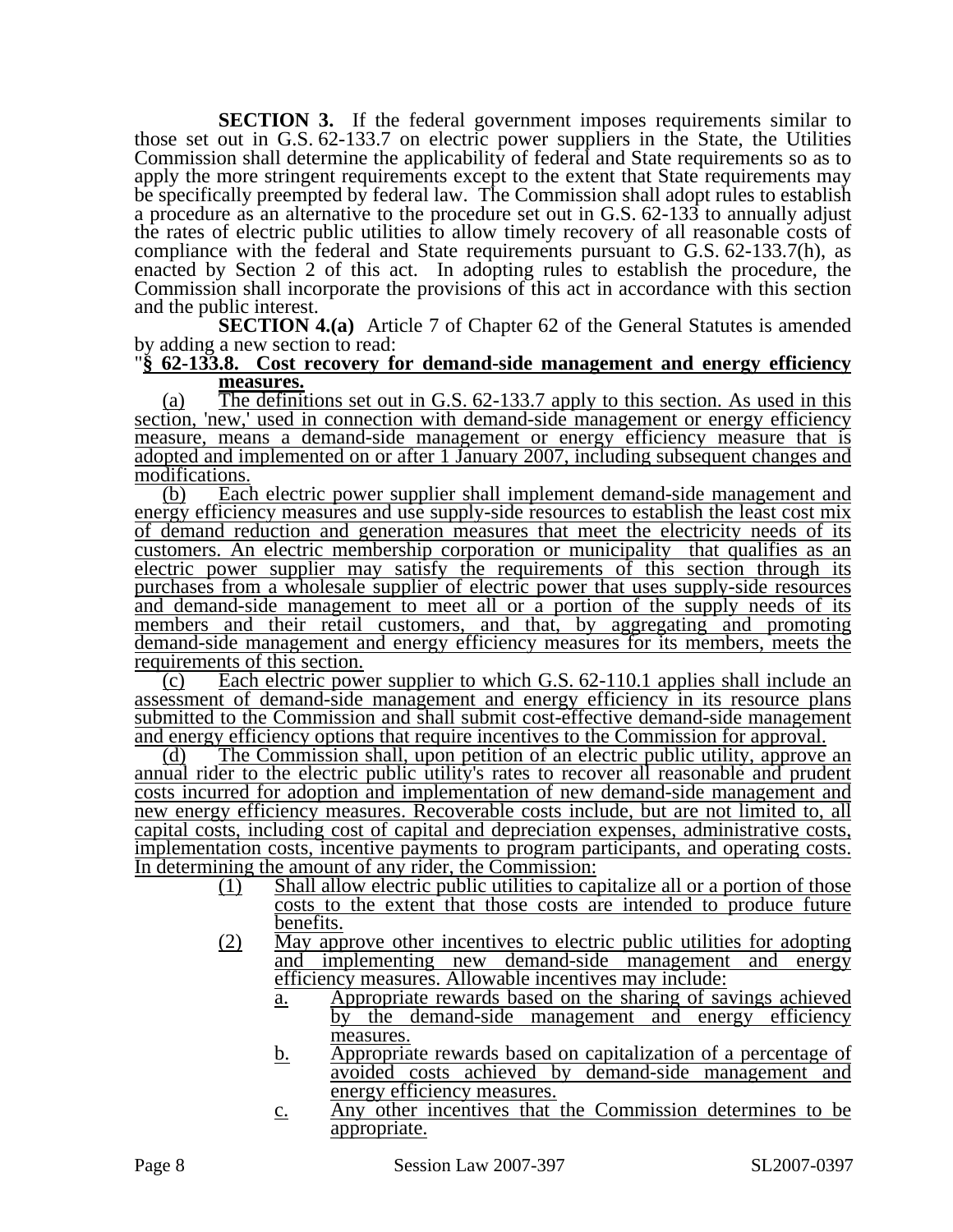(e) The Commission shall determine the appropriate assignment of costs of new demand-side management and energy efficiency measures for electric public utilities and shall assign the costs of the programs only to the class or classes of customers that directly benefit from the programs.

(f) None of the costs of new demand-side management or energy efficiency measures of an electric power supplier shall be assigned to any industrial customer that notifies the industrial customer's electric power supplier that, at the industrial customer's own expense, the industrial customer has implemented at any time in the past or, in accordance with stated, quantified goals for demand-side management and energy efficiency, will implement alternative demand-side management and energy efficiency measures and that the industrial customer elects not to participate in demand-side management or energy efficiency measures under this section. The electric power supplier that provides electric service to the industrial customer, an industrial customer that receives electric service from the electric power supplier, the Public Staff, or the Commission on its own motion, may initiate a complaint proceeding before the Commission to challenge the validity of the notification of nonparticipation. The procedures set forth in G.S. 62-73, 62-74, and 62-75 shall govern any such complaint. The provisions of this subsection shall also apply to commercial customers with significant annual usage at a threshold level to be established by the Commission.

(g) An electric public utility shall not charge an industrial or commercial customer for the costs of installing demand-side management equipment on the customer's premises if the customer provides, at the customer's expense, equivalent demand-side management equipment.

(h) The Commission shall adopt rules to implement this section.

(i) The Commission shall submit to the Governor and to the Joint Legislative Utility Review Committee a summary of the proceedings conducted pursuant to this section during the preceding two fiscal years on or before 1 September of odd-numbered years.

**SECTION 4.(b)** The Utilities Commission shall submit the first report required by G.S. 62-133.8(i), as enacted by subsection (a) of this section, no later than 1 September 2009.

**SECTION 4.(c)** The Utilities Commission shall prepare an analysis of whether rate structures, policies, and measures, including decoupling, in place in other states and countries that promote a mix of generation involving renewable energy sources and demand reduction should be implemented in this State. The Commission shall submit this analysis to the Governor, Environmental Review Commission, and the Joint Legislative Utility Review Committee no later than 1 September 2008.<br>SECTION 5. G.S. 62-133.2 reads as rewritten:

**''§ 62-133.2. Fuel and fuel-related charge adjustments for electric utilities.** 

(a) The Commission may allowshall permit an electric utilities public utility that generates electric power by fossil fuel or nuclear fuel to charge a uniforman increment or decrement as a rider to their-its rates for changes in the cost of fuel and the fuel component of purchased powerand fuel-related costs used in providing their its North Carolina customers with electricity from the cost of fuel and the fuel component of purchased power established in their previous general rate case.and fuel-related costs established in the electric public utility's previous general rate case on the basis of cost per kilowatt hour.

(a1) As used in this section, 'cost of fuel and fuel-related costs' means all of the following:

- 
- $\frac{(1)}{(2)}$  The cost of fuel burned.<br>
The cost of fuel transpor<br>
The cost of ammonia, lin The cost of fuel transportation.
- The cost of ammonia, lime, limestone, urea, dibasic acid, sorbents, and catalysts consumed in reducing or treating emissions.
- (4) The total delivered noncapacity related costs, including all related transmission charges, of all purchases of electric power by the electric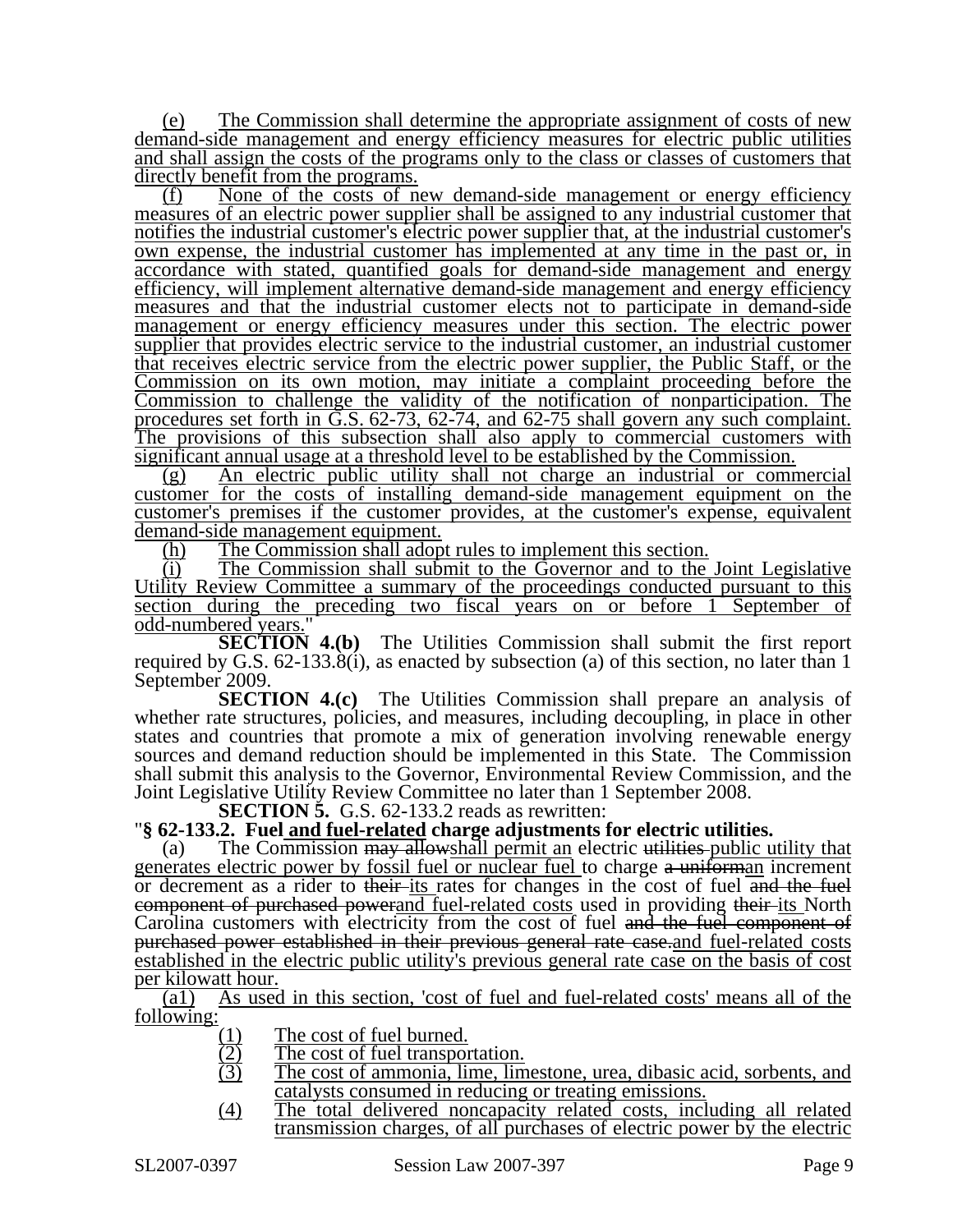public utility, that are subject to economic dispatch or economic curtailment.

- (5) The capacity costs associated with all purchases of electric power from qualifying cogeneration facilities and qualifying small power production facilities, as defined in 16 U.S.C. § 796, that are subject to economic dispatch by the electric public utility.
- (6) Except for those costs recovered pursuant to  $\overline{G.S.}$  62-133.7(h), the total delivered costs of all purchases of power from renewable energy facilities and new renewable energy facilities pursuant to G.S. 62-133.7 or to comply with any federal mandate that is similar to the requirements of subsections  $(b)$ ,  $(c)$ ,  $(d)$ ,  $(e)$ , and  $(f)$  of G.S. 62-133.7.
- $(7)$  The fuel cost component of other purchased power.<br> $(8)$  Cost of fuel and fuel-related costs shall be adjusted
- Cost of fuel and fuel-related costs shall be adjusted for any net gains or losses resulting from any sales by the electric public utility of fuel and other fuel-related costs components.
- (9) Cost of fuel and fuel-related costs shall be adjusted for any net gains or losses resulting from any sales by the electric public utility of by-products produced in the generation process to the extent the costs of the inputs leading to that by-product are costs of fuel or fuel-related costs.

(a2) For those costs identified in subdivisions  $(4)$ ,  $(5)$ , and  $(6)$  of subsection  $(4)$ of this section, the annual increase in the aggregate amount of these costs that are recoverable by an electric public utility pursuant to this section shall not exceed two percent (2%) of the electric public utility's total North Carolina retail jurisdictional gross revenues for the preceding calendar year. The costs described in subdivisions (4), (5), and (6) of subsection (a1) of this section shall be recoverable from each class of customers as a separate component of the rider as follows:

- (1) For the costs described in subdivision (4) of subsection (a1) of this section, the specific component for each class of customers shall be determined by allocating these costs among customer classes based on the electric public utility's North Carolina energy usage for the prior year, as determined by the Commission, until the Commission determines how these costs shall be allocated in a general rate case for the electric public utility commenced on or after 1 January 2008.
- (2) For the costs described in subdivisions  $(5)$  and  $(6)$  of subsection  $(a1)$  of this section, the specific component for each class of customers shall be determined by allocating these costs among customer classes based on the electric public utility's North Carolina peak demand for the prior year, as determined by the Commission, until the Commission determines how these costs shall be allocated in a general rate case for the electric public utility commenced on or after 1 January 2008.

(a3) Notwithstanding subsections (a1) and (a2) of this section, for an electric public utility that has fewer than 150,000 North Carolina retail jurisdictional customers as of 31 December 2006, the costs identified in subdivisions  $(1)$ ,  $(2)$ ,  $(6)$ , and  $(7)$  of subsection (a1) of this section and the fuel cost component, as may be modified by the Commission, of electric power purchases identified in subdivision  $(4)$  of subsection  $(a1)$ of this section shall be recovered through the increment or decrement rider approved by the Commission pursuant to this section. For the costs identified in subdivision (6) of subsection (a1) of this section that are incurred on or after 1 January 2008, the annual increase in the amount of these costs shall not exceed one percent (1%) of the electric public utility's total North Carolina retail jurisdictional gross revenues for the preceding calendar year. These costs described in subdivision  $\overline{(6)}$  of subsection (a1) of this section shall be recoverable from each class of customers as a separate component of the rider. For the costs described in subdivision  $(6)$  of subsection  $(\hat{a}1)$  of this section, the specific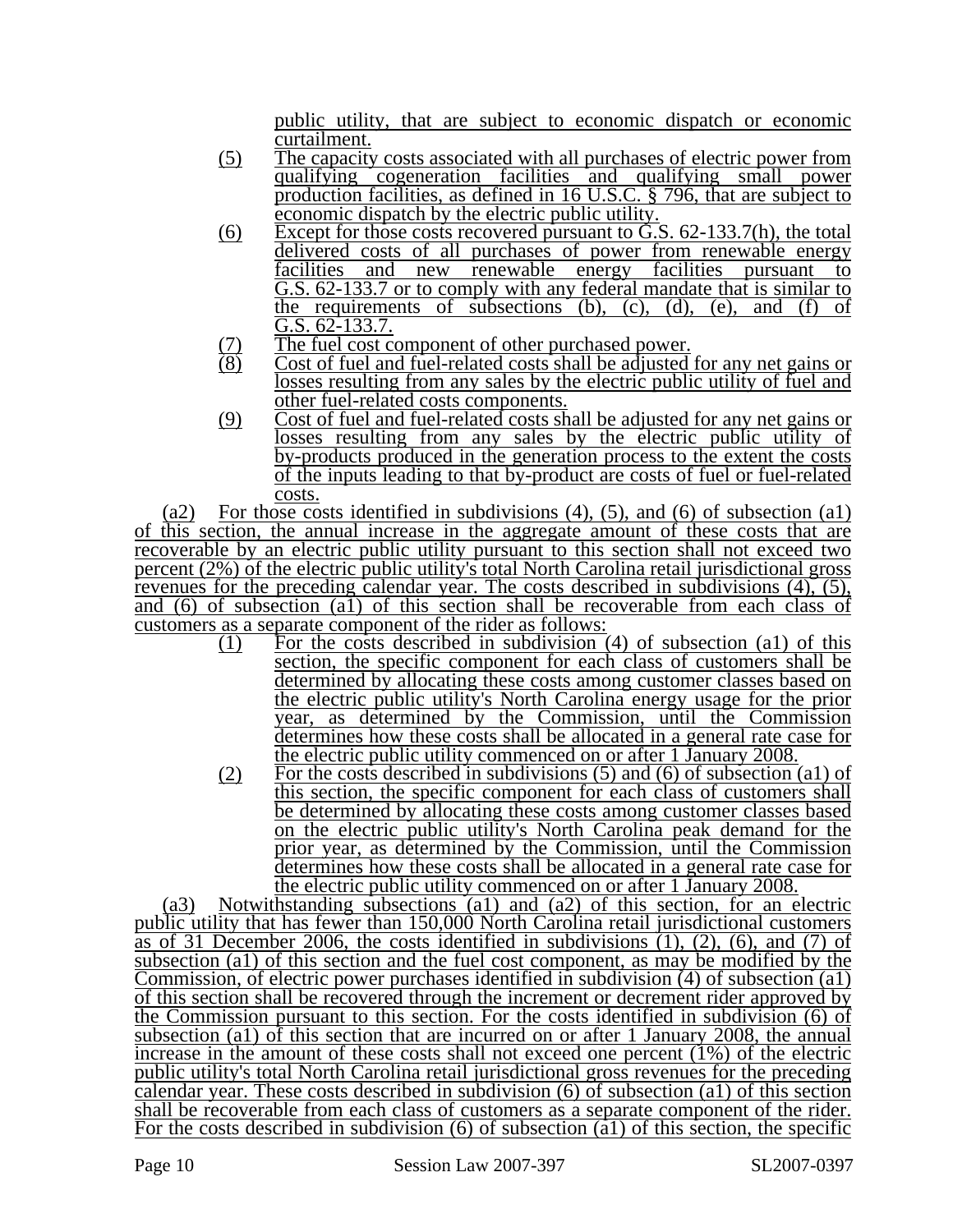component for each class of customers shall be determined by allocating these costs among customer classes based on the electric public utility's North Carolina peak demand for the prior year, as determined by the Commission, until the Commission determines how these costs shall be allocated in a general rate case for the electric public utility commenced on or after 1 January 2008.

(b) For each electric utility engaged in the generation and production of electric power by fossil or nuclear fuels, theThe Commission shall hold conduct a hearing within 12 months of the each electric public utility's last general rate case order and to determine whether an increment or decrement rider is required to reflect actual changes in the cost of fuel and the fuel cost component of purchased powerand fuel-related costs over or under the cost of fuel and fuel-related costs on a kilowatt-hour basis in base rates established in the electric public utility's last preceding general rate case. Additional hearings shall be held on an annual basis but only one hearing for each such electric public utility may be held within 12 months of the last general rate case.

(c) Each electric public utility shall submit to the Commission for the hearing verified annualized information and data in such form and detail as the Commission may require, for an historic 12-month test period, relating to:

- (1) Purchased costCost of fuel and fuel-related costs used in each generating facility owned in whole or in part by the utility.
- (2) Fuel procurement practices and fuel inventories for each facility.<br>  $(3)$  Burned cost of fuel used in each generating facility.
- (3) Burned cost of fuel used in each generating facility.<br>(4) Plant capacity factor for each generating facility.
- (4) Plant capacity factor for each generating facility.<br>(5) Plant availability factor for each generating plant
- (5) Plant availability factor for each generating plant.<br>(6) Generation mix by types of fuel used.
- (6) Generation mix by types of fuel used.<br>(7) Sources and fuel cost component of pu
- (7) Sources and fuel cost component of purchased power used.<br>(8) Recipients of and revenues received for power sales are
- Recipients of and revenues received for power sales and times of power sales.
- (9) Test period kilowatt hourkilowatt-hour sales for the utility's total system and on the total system separated for North Carolina jurisdictional sales.
- (10) Procurement practices and inventories for: fuel burned and for ammonia, lime, limestone, urea, dibasic acid, sorbents, and catalysts consumed in reducing or treating emissions.
- (11) The cost incurred at each generating facility of fuel burned and of ammonia, lime, limestone, urea, dibasic acid, sorbents, and catalysts consumed in reducing or treating emissions.
- (12) Any net gains or losses resulting from any sales by the electric public utility of fuel or other fuel-related costs components.
- (13) Any net gains or losses resulting from any sales by the electric public utility of by-products produced in the generation process to the extent the costs of the inputs leading to that by-product are costs of fuel or fuel-related costs.

(d) The Commission shall provide for notice of a public hearing with reasonable and adequate time for investigation and for all intervenors to prepare for hearing. At the hearing the Commission shall receive evidence from the utility, the public staff. Public Staff, and any intervenor desiring to submit evidence, and from the public generally. In reaching its decision, the Commission shall consider all evidence required under subsection (c) of this section as well as any and all other competent evidence that may assist the Commission in reaching its decision including changes in the price of fuel consumed and changes in the price of the fuel in the fuel component of purchased power occurring within a reasonable time (as determined by the Commission) after the test period is closed.cost of fuel consumed and fuel-related costs that occur within a reasonable time, as determined by the Commission, after the test period is closed. The Commission shall incorporate in its fuel-cost of fuel and fuel-related costs determination under this subsection the experienced over-recovery or under-recovery of reasonable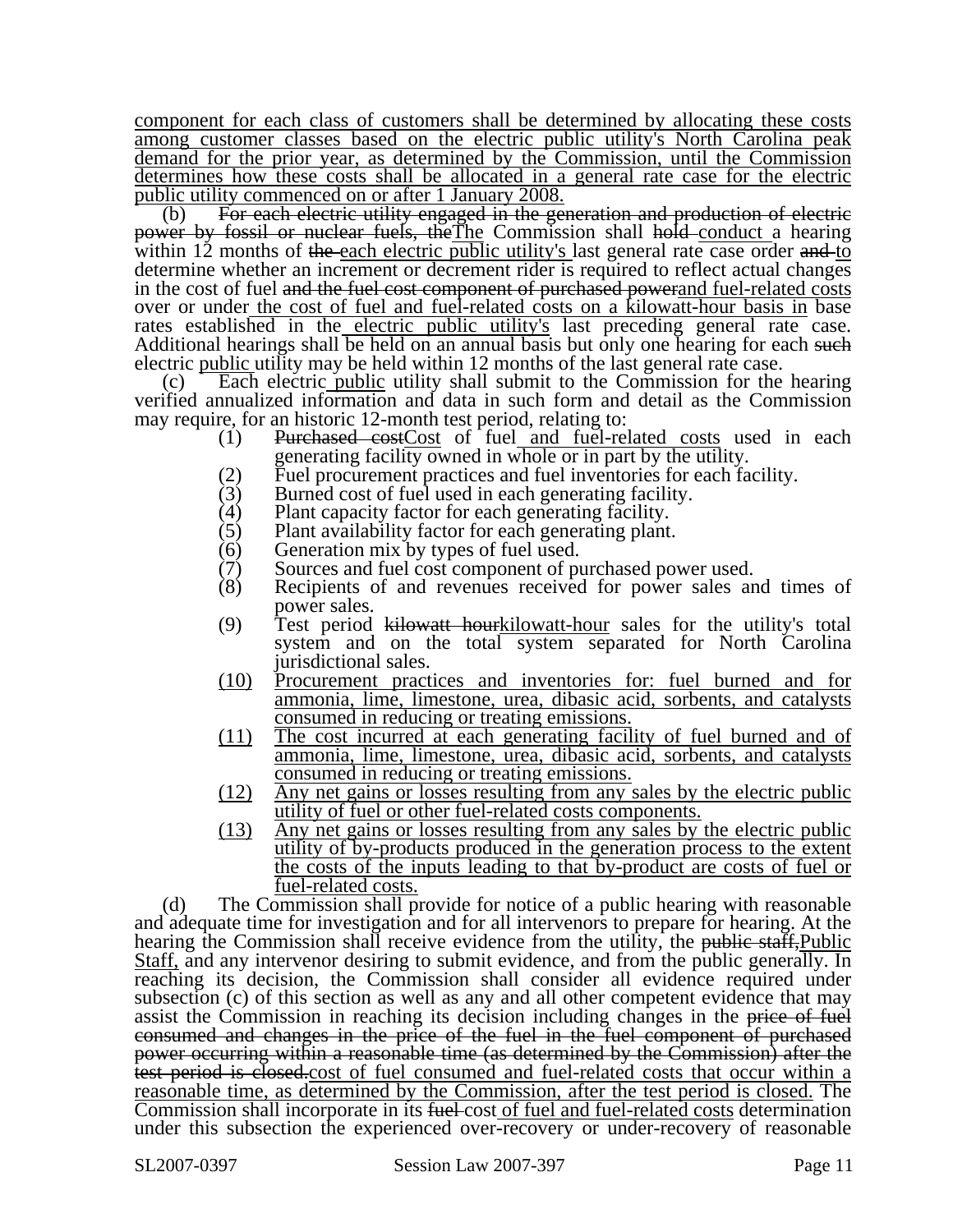costs of fuel and fuel-related costs expenses prudently incurred during the test period, based upon the prudent standards set pursuant to subsection (d1) of this section, in fixing an increment or decrement rider. Upon request of the electric public utility, the Commission shall also incorporate in this determination the experienced over-recovery or under-recovery of costs of fuel and fuel-related costs through the date that is 30 calendar days prior to the date of the hearing, provided that the reasonableness and prudence of these costs shall be subject to review in the utility's next annual hearing pursuant to this section. The Commission shall use deferral accounting, and consecutive test periods, in complying with this subsection, and the over-recovery or under-recovery portion of the increment or decrement shall be reflected in rates for 12 months, notwithstanding any changes in the base fuel cost in a general rate case. The burden of proof as to the correctness and reasonableness of the charge and as to whether the cost of fuel charges and fuel-related costs were reasonably and prudently incurred shall be on the utility. The Commission shall allow only that portion, if any, of a requested cost of fuel and fuel-related costs adjustment that is based on adjusted and reasonable cost of fuel expenses and fuel-related costs prudently incurred under efficient management and economic operations. In evaluating whether cost of fuel expenses and fuel-related costs were reasonable and prudently incurred, the Commission shall apply the rule adopted pursuant to subsection  $(d1)$ . $(d1)$  of this section. To the extent that the Commission determines that an increment or decrement to the rates of the utility due to changes in the cost of fuel and the fuel cost component of purchased powerfuel-related costs over or under base fuel costs established in the preceding general rate case is just and reasonable, the Commission shall order that the increment or decrement become effective for all sales of electricity and remain in effect until changed in a subsequent general rate case or annual proceeding under this section.

(d1) Within one year after ratification of this act, for the purposes of setting  $f_{\text{t}}$ rates,cost of fuel and fuel-related costs rates, the Commission shall adopt a rule that establishes prudent standards and procedures with which it can appropriately measure management efficiency in minimizing fuel-cost of fuel and fuel-related costs.

(e) If the Commission has not issued an order pursuant to this section within  $\frac{120}{20}$ 180 days of a utility's submission of annual data under subsection (c) of this section, the utility may place the requested cost of fuel and fuel-related costs adjustment into effect. If the change in rate is finally determined to be excessive, the utility shall make refund of any excess plus interest to its customers in a manner ordered by the Commission.

(f) Nothing in this section shall relieve the Commission from its duty to consider the reasonableness of fuel expenses the cost of fuel and fuel-related costs in a general rate case and to set rates reflecting reasonable fuel expenses cost of fuel and fuel-related costs pursuant to G.S. 62-133. Nothing in this section shall invalidate or preempt any condition adopted by the Commission and accepted by the utility in any proceeding that would limit the recovery of costs by any electric public utility under this section.

(g) On July 1, 1993 and every two years thereafter, On 1 July of every odd-numbered year, the Utilities Commission shall provide a report to the Joint Legislative Utility Review Committee summarizing the proceedures proceedings conducted pursuant to  $G.S. 62-133.2$ this section during the preceding two years."<br>**SECTION 6.** G.S. 62-110.1 reads as rewritten:

# **Section 62-110.1.** Certificate for construction of generating facility; analysis of **long-range needs for expansion of facilities.facilities; ongoing review of construction costs; inclusion of approved construction costs in rates.**

(a) Notwithstanding the proviso in G.S. 62-110, no public utility or other person shall begin the construction of any steam, water, or other facility for the generation of electricity to be directly or indirectly used for the furnishing of public utility service, even though the facility be for furnishing the service already being rendered, without first obtaining from the Commission a certificate that public convenience and necessity requires, or will require, such construction.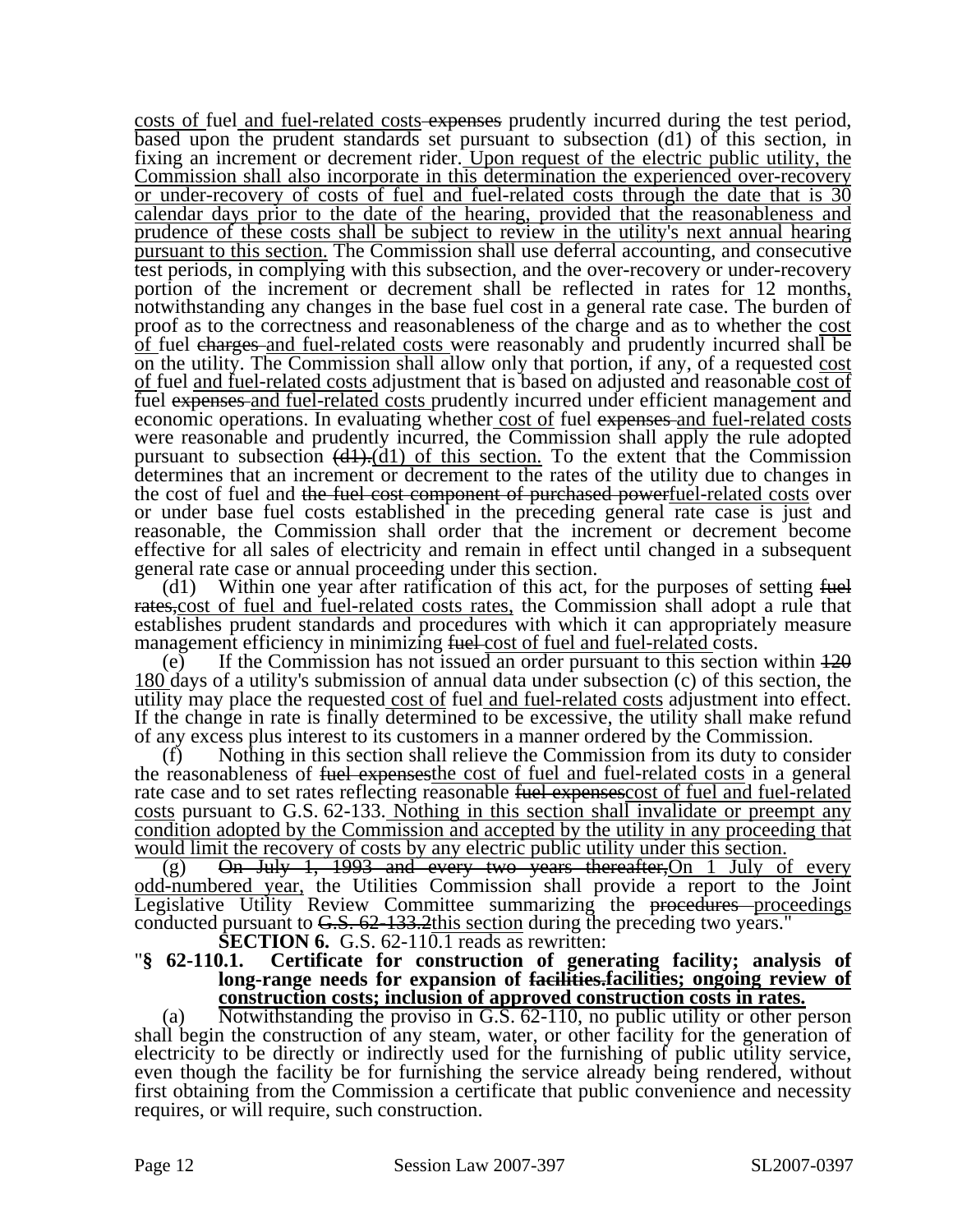(b) For the purpose of subsections (a), (c), and (d) of this section, "public utility" shall include any electric membership corporation operating within this State, and the term "public utility service" shall include the service rendered by any such electric membership corporation.

(c) The Commission shall develop, publicize, and keep current an analysis of the long-range needs for expansion of facilities for the generation of electricity in North Carolina, including its estimate of the probable future growth of the use of electricity, the probable needed generating reserves, the extent, size, mix and general location of generating plants and arrangements for pooling power to the extent not regulated by the Federal Power-Energy Regulatory Commission and other arrangements with other utilities and energy suppliers to achieve maximum efficiencies for the benefit of the people of North Carolina, and shall consider such analysis in acting upon any petition by any utility for construction. In developing such analysis, the Commission shall confer and consult with the public utilities in North Carolina, the utilities commissions or comparable agencies of neighboring states, the Federal Power–Energy Regulatory Commission, the Southern Growth Policies Board, and other agencies having relevant information and may participate as it deems useful in any joint boards investigating generating plant sites or the probable need for future generating facilities. In addition to such reports as public utilities may be required by statute or rule of the Commission to file with the Commission, any such utility in North Carolina may submit to the Commission its proposals as to the future needs for electricity to serve the people of the State or the area served by such utility, and insofar as practicable, each such utility and the Attorney General may attend or be represented at any formal conference conducted by the Commission in developing a plan for the future requirements of electricity for North Carolina or this region. In the course of making the analysis and developing the plan, the Commission shall conduct one or more public hearings. Each year, the Commission shall submit to the Governor and to the appropriate committees of the General Assembly a report of its analysis and plan, the progress to date in carrying out such plan, and the program of the Commission for the ensuing year in connection with such plan.

(d) In acting upon any petition for the construction of any facility for the generation of electricity, the Commission shall take into account the applicant's arrangements with other electric utilities for interchange of power, pooling of plant, purchase of power and other methods for providing reliable, efficient efficient, and economical electric service.

(e) As a condition for receiving such certificate a certificate, the applicant shall file an estimate of construction costs in such detail as the Commission may require. The Commission shall hold a public hearing on each such application and no certificate shall be granted unless the Commission has approved the estimated construction costs and made a finding that such construction will be consistent with the Commission's plan for expansion of electric generating capacity. A certificate for the construction of a coal or nuclear facility shall be granted only if the applicant demonstrates and the Commission finds that energy efficiency measures; demand-side management; renewable energy resource generation; combined heat and power generation; or any combination thereof, would not establish or maintain a more cost-effective and reliable generation system and that the construction and operation of the facility is in the public interest. In making its determination, the Commission shall consider resource and fuel diversity and reasonably anticipated future operating costs. Once the Commission grants a certificate, no public utility shall cancel construction of a generating unit or facility without approval from the Commission based upon a finding that the construction is no longer in the public interest.

(e1) Upon the request of the public utility or upon its own motion, the Commission may review the certificate to determine whether changes in the probable future growth of the use of electricity indicate that the public convenience and necessity require modification or revocation of the certificate. If the Commission finds that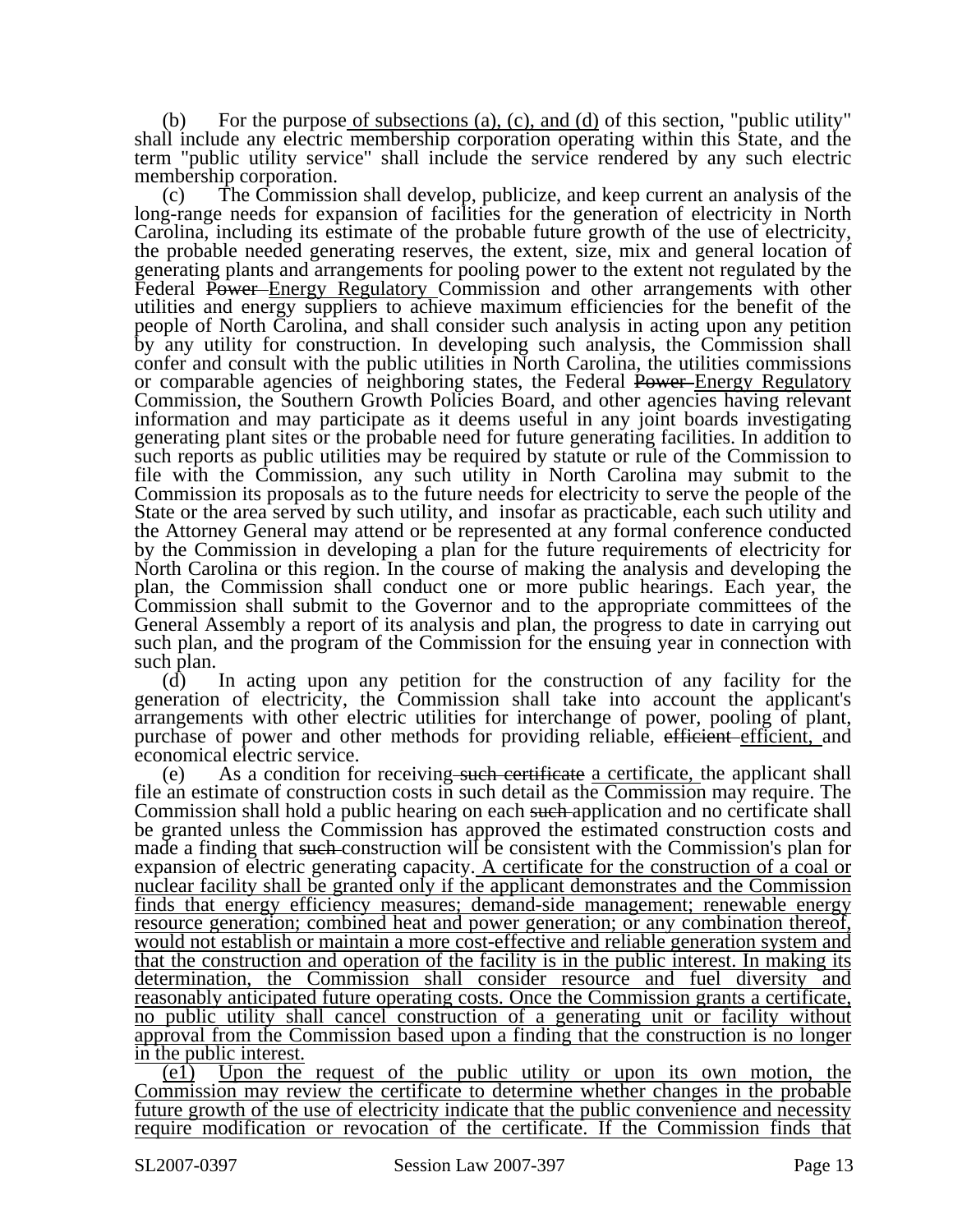completion of the generating facility is no longer in the public interest, the Commission may modify or revoke the certificate.

(f) The Commission shall maintain an ongoing review of such construction as it proceeds and the applicant shall submit each year during construction a progress report and any revisions in the cost estimates for the construction. The public utility shall submit a progress report and any revision in the cost estimate for the construction approved under subsection (e) of this section during each year of construction. Upon the request of the public utility or upon its own motion, the Commission may conduct an ongoing review of construction of the facility as the construction proceeds. If the Commission approves any revised construction cost estimate and finds that incurrence of the cost of that portion of the construction of the facility under review was reasonable and prudent, the certificate shall remain in effect. If the Commission disapproves any part of the revised cost estimate or finds that the incurrence of the cost of that portion of the construction of the facility then under review was unreasonable or imprudent, the Commission may modify or revoke the certificate.

(f1) The public utility shall recover through rates in a general rate case conducted pursuant to G.S. 62-133 the actual costs it has incurred in constructing a generating facility in reliance on a certificate issued under this section as provided in this subsection, unless new evidence is discovered (i) that could not have been discovered by due diligence at an earlier time and (ii) that reasonably tends to show that a previous determination by the Commission that a material item of cost was just and reasonable and prudently incurred was erroneous. If the Commission determines that evidence has been submitted that meets the requirements of this subsection, the public utility shall have the burden of proof to demonstrate that the material item of cost was in fact just and reasonable and prudently incurred.

- (1) When a facility has been completed, and the construction of the facility has been subject to ongoing review under subsection (f) of this section, the reasonable and prudent costs of construction approved by the Commission during the ongoing review shall be included in the public utility's rate base without further review by the Commission.
- (2) If a facility has not been completed, and the construction of the facility has been subject to ongoing review under subsection (f) of this section, the reasonable and prudent costs of construction approved by the Commission during the ongoing review shall be included in the public utility's rate base without further review by the Commission.
- (3) If a facility is under construction or has been completed and the construction of the facility has not been subject to ongoing review under subsection (f) of this section, the costs of construction shall be included in the public utility's rate base if the Commission finds that the incurrence of these costs is reasonable and prudent.

(f2) If the construction of a facility is cancelled, including cancellation as a result of modification or revocation of the certificate under subsection (e1) of this section, and the construction of the facility has been subject to ongoing review under subsection (f), absent newly discovered evidence (i) that could not have been discovered by due diligence at an earlier time and (ii) that reasonably tends to show that a previous determination by the Commission that a material item of cost was just and reasonable and prudently incurred was erroneous, the public utility shall recover through rates in a general rate case conducted pursuant to G.S. 62-133 the costs of construction approved by the Commission during the ongoing review that were actually incurred prior to cancellation, amortized over a reasonable time as determined by the Commission. In the general rate case, the Commission shall make any adjustment that may be required because costs of construction previously added to the utility's rate base pursuant to subsection (f1) of this section are removed from the rate base and recovered in accordance with this subsection. Any costs of construction actually incurred, but not previously approved by the Commission, shall be recovered only if they are found by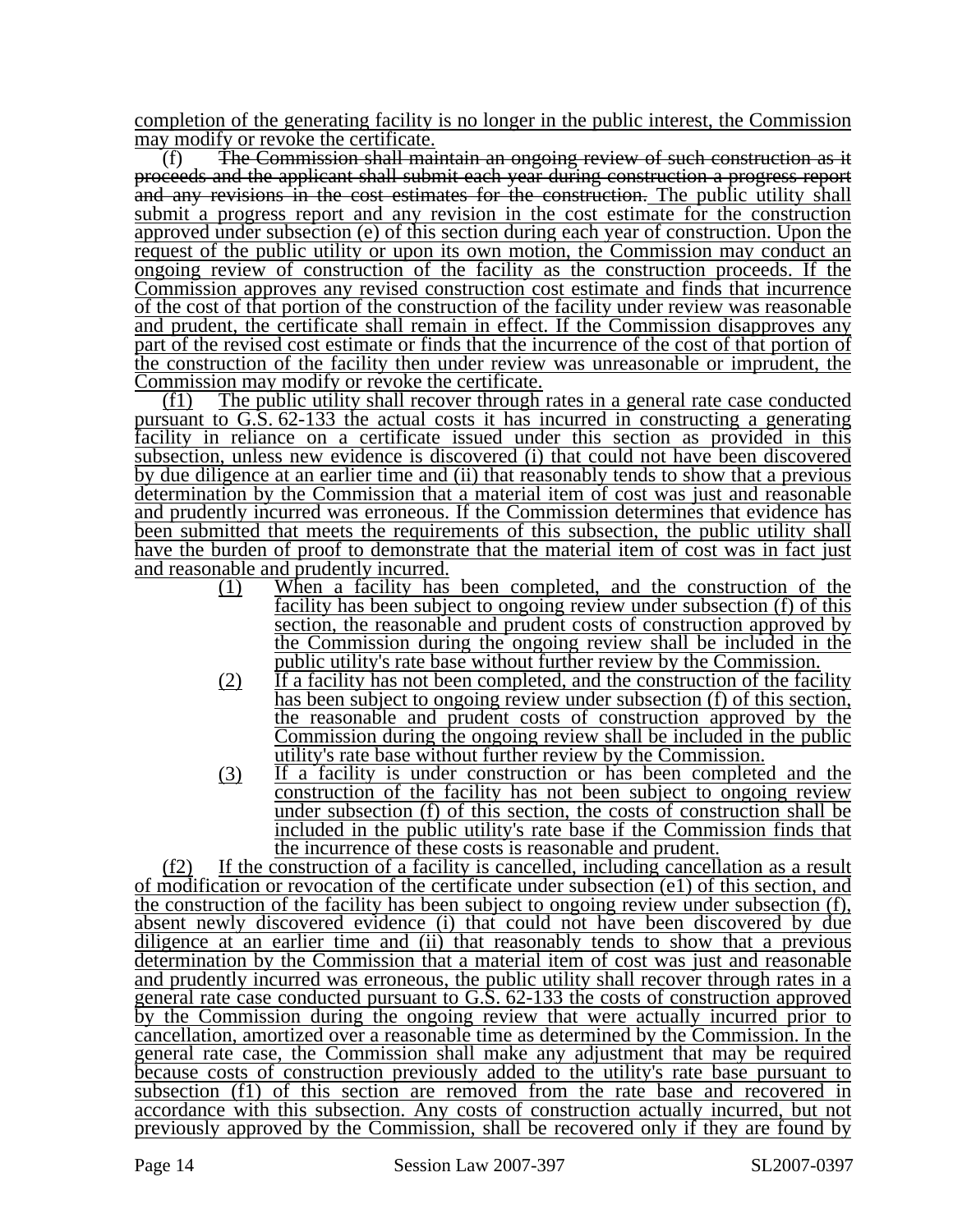the Commission to be reasonable and prudent. If the Commission determines that evidence has been submitted that meets the requirements of this subsection, the public utility shall have the burden of proof to demonstrate that the material item of cost was just and reasonable and prudently incurred.

(f3) If the construction of a facility is cancelled, including cancellation as a result of the modification or revocation of the certificate under subsection (e1) of this section, and the construction of the facility has not been subject to ongoing review under subsection (f) of this section, the public utility shall recover through rates in a general rate case conducted pursuant to G.S. 62-133 the costs of construction that were actually incurred prior to the cancellation and are found by the Commission to be reasonable and prudent, amortized over a reasonable time as determined by the Commission. In the general rate case, the Commission shall make any adjustment that may be required because costs of construction previously added to the utility's rate base pursuant to subsection (f1) of this section are removed from the rate base and recovered in accordance with this subsection.

(g) The certification requirements of this section shall not apply to a nonutility-owned generating facility fueled by renewable energy resources under two megawatts in capacity or to persons who construct an electric generating facility primarily for that person's own use and not for the primary purpose of producing electricity, heat, or steam for sale to or for the public for compensation; provided, however, that such persons shall, nevertheless, be required to report to the Utilities Commission the proposed construction of such a facility before beginning construction thereof."

**SECTION 7.** Article 6 of Chapter 62 of the General Statutes is amended by adding two new sections to read:

### "**§ 62-110.6. Rate recovery for construction costs of out-of-state electric generating facilities.**

(a) The Commission shall, upon petition of a public utility, determine the need for and, if need is established, approve an estimate of the construction costs and construction schedule for an electric generating facility in another state that is intended to serve retail customers in this State.

(b) The petition may be filed at any time after an application for a certificate or license for the construction of the facility has been filed in the state in which the facility will be sited. The petition shall contain a showing of need for the facility, an estimate of the construction costs, and the proposed construction schedule for the facility.

(c) The Commission shall conduct a public hearing to consider and determine the need for the facility and the reasonableness of the construction cost estimate and proposed construction schedule. If the Commission finds that the construction will be needed to assure the provision of adequate public utility service within North Carolina, the Commission shall approve a construction cost estimate and a construction schedule for the facility. In making its determinations under this section, the Commission may consider whether the state in which the facility will be sited has issued a certificate or license for construction of the facility and approved a construction cost estimate and construction schedule for the facility. The Commission shall issue its order not later than 180 days after the public utility files its petition.

(d)  $\overline{G.S. 62-110.1(f)}$  shall apply to the construction cost estimate determined by the Commission to be appropriate, and the actual costs the public utility incurs in constructing the facility shall be recoverable through rates in a general rate case pursuant to G.S.  $62-133$  as provided in G.S.  $62-110.1(f1)$ .

(e) If the construction of a facility is cancelled, the public utility shall recover through rates in a general rate case conducted pursuant to  $G.S. 62-133$  the costs of construction that were actually incurred prior to the cancellation and are found by the Commission to be reasonable and prudent, as provided in subsections (f2) and (f3) of G.S. 62-110.1.

"**§ 62-110.7. Project development cost review for a nuclear facility.**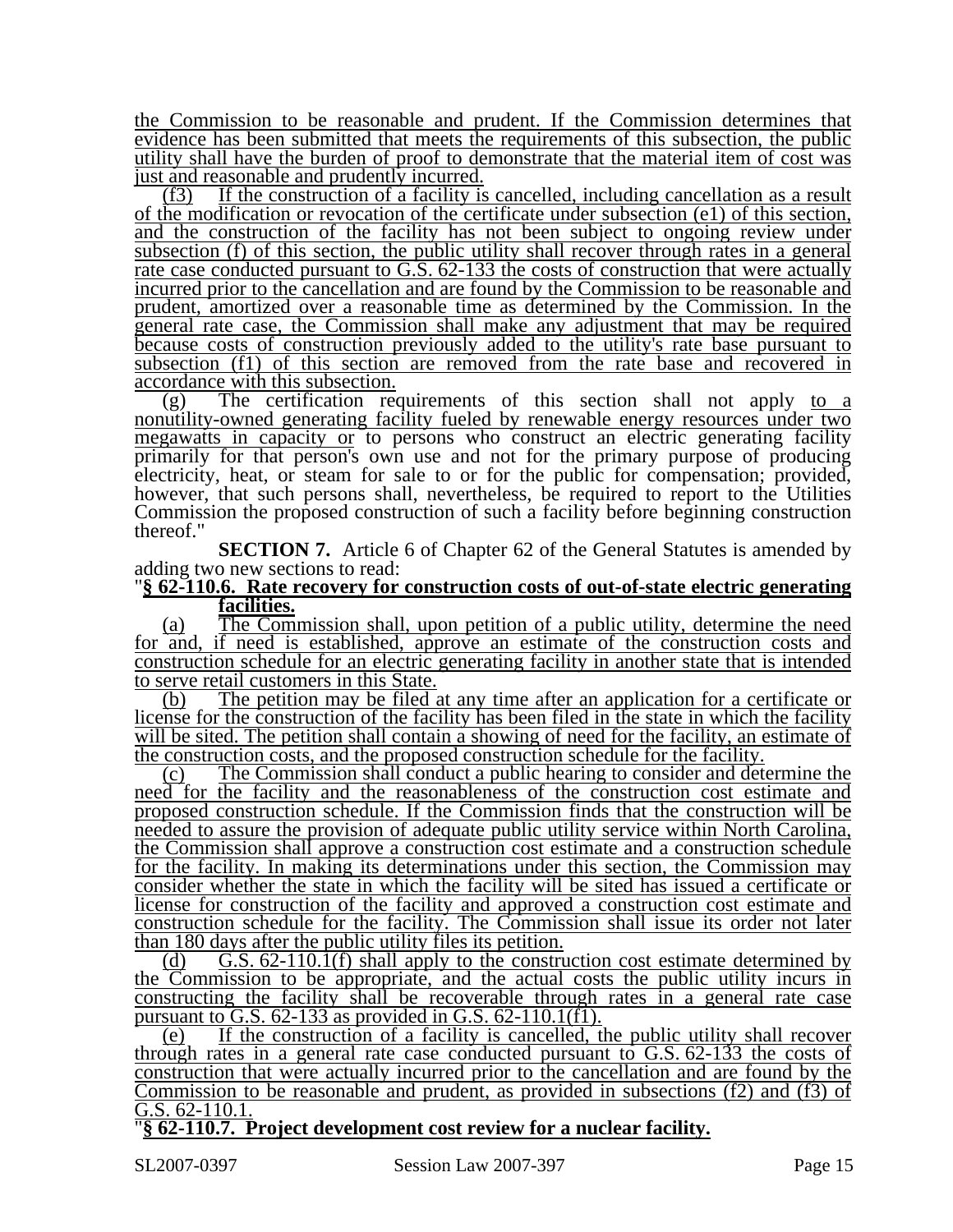(a) For purposes of this section, "project development costs" mean all capital costs associated with a potential nuclear electric generating facility incurred before (i) issuance of a certificate under G.S. 62-110.1 for a facility located in North Carolina or (ii) issuance of a certificate by the host state for an out-of-state facility to serve North Carolina retail customers, including, without limitation, the costs of evaluation, design, engineering, environmental analysis and permitting, early site permitting, combined operating license permitting, initial site preparation costs, and allowance for funds used during construction associated with such costs.

(b) At any time prior to the filing of an application for a certificate to construct a potential nuclear electric generating facility, either under G.S. 62-110.1 or in another state for a facility to serve North Carolina retail customers, a public utility may request that the Commission review the public utility's decision to incur project development costs. The public utility shall include with its request such information and documentation as is necessary to support approval of the decision to incur proposed project development costs. The Commission shall hold a hearing regarding the request. The Commission shall issue an order within 180 days after the public utility files its request. The Commission shall approve the public utility's decision to incur project development costs if the public utility demonstrates by a preponderance of evidence that the decision to incur project development costs is reasonable and prudent; provided, however, the Commission shall not rule on the reasonableness or prudence of specific project development activities or recoverability of specific items of cost.

(c) All reasonable and prudent project development costs, as determined by the Commission, incurred for the potential nuclear electric generating facility shall be included in the public utility's rate base and shall be fully recoverable through rates in a general rate case proceeding pursuant to G.S. 62-133.

(d) If the public utility is allowed to cancel the project, the Commission shall permit the public utility to recover all reasonable and prudently incurred project development costs in a general rate case proceeding pursuant to G.S. 62-133 amortized over a period equal to the period during which the costs were incurred, or five years, whichever is greater."

**SECTION 8.** G.S. 62-133(b) reads as rewritten:

- "(b) In fixing such rates, the Commission shall:
	- (1) Ascertain the reasonable original cost of the public utility's property used and useful, or to be used and useful within a reasonable time after the test period, in providing the service rendered to the public within the State, less that portion of the cost which that has been consumed by previous use recovered by depreciation expense plus the reasonable original cost of investment in plant under construction (construction work in progress). In ascertaining the cost of the public utility's property, construction work in progress as of the effective date of this subsection shall be excluded until such plant comes into service but reasonable and prudent expenditures for construction work in progress after the effective date of this subsection may be included, to the extent the Commission considers such inclusion in the public interest and necessary to the financial stability of the utility in question, subject to the provisions of subparagraph (b)(4a) of this section.expense. In addition, construction work in progress may be included in the cost of the public utility's property under any of the following circumstances:
		- a. To the extent the Commission considers inclusion in the public interest and necessary to the financial stability of the utility in question, reasonable and prudent expenditures for construction work in progress may be included, subject to the provisions of subdivision  $(4a)$  of this subsection.
		- b. For baseload electric generating facilities, reasonable and prudent expenditures shall be included pursuant to subdivisions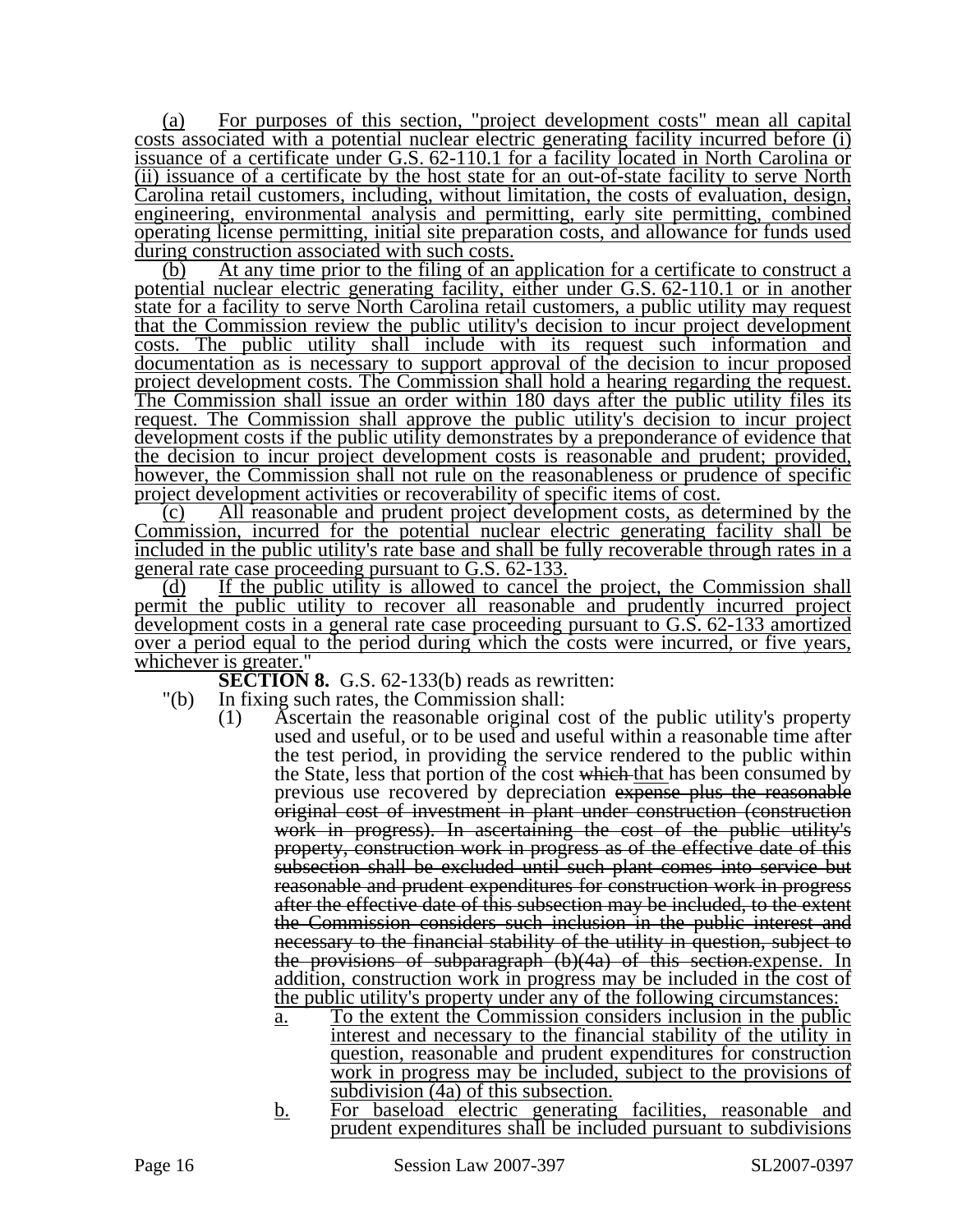$(2)$  or  $(3)$  of G.S. 62-110.1(f1), whichever applies, subject to the provisions of subdivision (4a) of this subsection.

- (1a) Apply the rate of return established under subdivision (4) of this subsection to rights-of-way acquired through agreements with the Department of Transportation pursuant to G.S. 136-19.5(a) if acquisition is consistent with a definite plan to provide service within five years of the date of the agreement and if such right-of-way acquisition will result in benefits to the ratepayers. If a right-of-way is not used within a reasonable time after the expiration of the five-year period, it may be removed from the rate base by the Commission when rates for the public utility are next established under this section.
- (2) Estimate such public utility's revenue under the present and proposed rates.
- (3) Ascertain such public utility's reasonable operating expenses, including actual investment currently consumed through reasonable actual depreciation.
- (4) Fix such rate of return on the cost of the property ascertained pursuant to subdivision (1) of this subsection as will enable the public utility by sound management to produce a fair return for its shareholders, considering changing economic conditions and other factors, including, but not limited to, the inclusion of construction work in progress in the utility's property under sub-subdivision b. of subdivision (1) of this subsection, as they then exist, to maintain its facilities and services in accordance with the reasonable requirements of its customers in the territory covered by its franchise, and to compete in the market for capital funds on terms which that are reasonable and which that are fair to its customers and to its existing investors.
- (4a) Require each public utility to discontinue capitalization of the composite carrying cost of capital funds used to finance construction (allowance for funds) on the construction work in progress included in its rate based upon the effective date of the first and each subsequent general rate order issued with respect to it after the effective date of this subsection; allowance for funds may be capitalized with respect to expenditures for construction work in progress not included in the utility's property upon which the rates were fixed. In determining net operating income for return, the Commission shall not include any capitalized allowance for funds used during construction on the construction work in progress included in the utility's rate base.
- (5) Fix such rates to be charged by the public utility as will earn in addition to reasonable operating expenses ascertained pursuant to subdivision (3) of this subsection the rate of return fixed pursuant to subdivisions (4) and (4a) on the cost of the public utility's property ascertained pursuant to subdivisions (1) and (1a) of this subsection."

**SECTION 9.(a)** The percentage rate to be used in calculating the public utility regulatory fee under G.S.  $62-302(b)(2)$  is twelve one-hundredths of one percent (0.12%) for each public utility's North Carolina jurisdictional revenues earned during each quarter that begins on or after 1 July 2007.<br>**SECTION 9.(b)** The electric m

The electric membership corporation regulatory fee imposed under G.S. 62-302(b1) for the 2007-2008 fiscal year is two hundred thousand dollars (\$200,000).

**SECTION 10.(a)** G.S. 105-164.4(a)(1i) is repealed.

**SECTION 10.(b)** G.S. 105-164.4(a)(1f) reads as rewritten: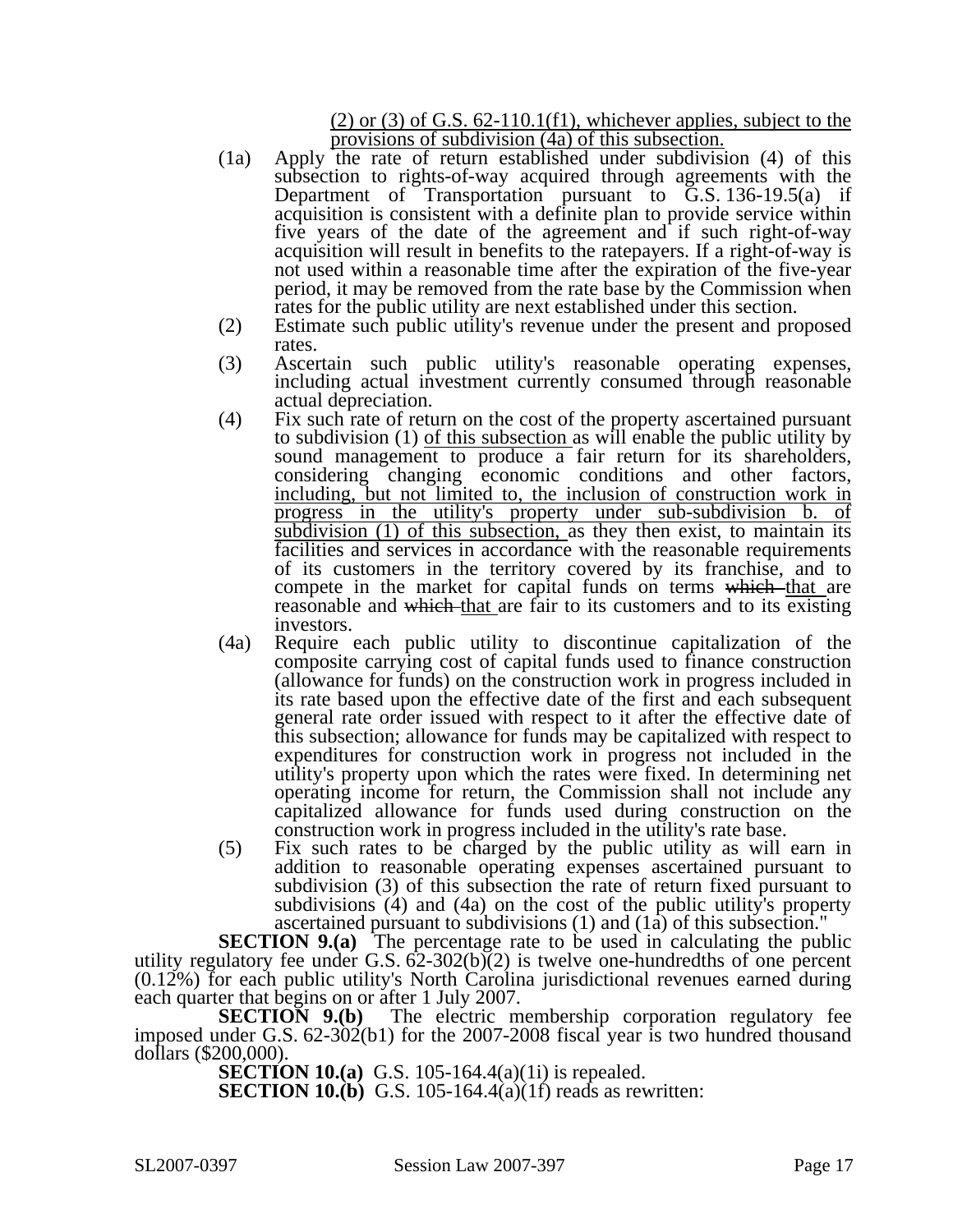"(a) A privilege tax is imposed on a retailer at the following percentage rates of the retailer's net taxable sales or gross receipts, as appropriate. The general rate of tax is four and one-quarter percent  $(4.25\%)$ .<br>(1f) The rate of two and e

- The rate of two and eighty-three-hundredths percent  $(2.83%)$  applies to the sales price of electricity described in this subdivision and that is measured by a separate meter or another separate device: <u>device</u> and sold to a commercial laundry or to a pressing and dry-cleaning establishment for use in machinery used in the direct performance of the laundering or the pressing and cleaning service.
	- Sales of electricity to farmers to be used by them for any farm purposes other than preparing food, heating dwellings, and other household purposes. The quantity of electricity or gas purchased or used at any one time shall not be a determinative factor as to whether its sale or use is or is not subject to the rate of tax provided in this subdivision.
	- b. Repealed.
	- c. Sales of electricity to commercial laundries or to pressing and dry-cleaning establishments for use in machinery used in the direct performance of the laundering or the pressing and

eleaning service."<br>SECTION 10.(c) G.S. 105 G.S.  $105-164.4(a)$  is amended by adding a new subdivision to read:

"(a) A privilege tax is imposed on a retailer at the following percentage rates of the retailer's net taxable sales or gross receipts, as appropriate. The general rate of tax is four and one-quarter percent  $(4.25\%)$ .<br>(1) The rate of one and

- The rate of one and eight-tenths percent  $(1.8\%)$  applies to the sales price of electricity described in this subdivision and measured by a separate meter or another separate device:
	- a. Sales of electricity to manufacturing industries and manufacturing plants for use in connection with the operation of the industries and plants.
	- b. Sales of electricity to farmers to be used by them for any farming purposes other than preparing food, heating dwellings, and other household purposes."

**SECTION 10.(d)** G.S. 105-164.4(a)(1j), as enacted by subsection (c) of this section, reads as rewritten:<br> $(1i)$  The rate

- The rate of one and eight-tenths percent  $(1.8%)$  one and four-tenths percent (1.4%) applies to the sales price of electricity described in this subdivision and measured by a separate meter or another separate device:
	- a. Sales of electricity to manufacturing industries and manufacturing plants for use in connection with the operation of the industries and plants.
	- b. Sales of electricity to farmers to be used by them for any farming purposes other than preparing food, heating dwellings, and other household purposes."

**SECTION 10.(e)** G.S. 105-164.4(a)(1j), as enacted by subsection (c) of this section and amended by subsection (d) of this section, reads as rewritten:

 $\binom{1}{1}$  The rate of one and four-tenths percent  $(1.4%)$  eight-tenths percent (0.8%) applies to the sales price of electricity described in this subdivision and measured by a separate meter or another separate device: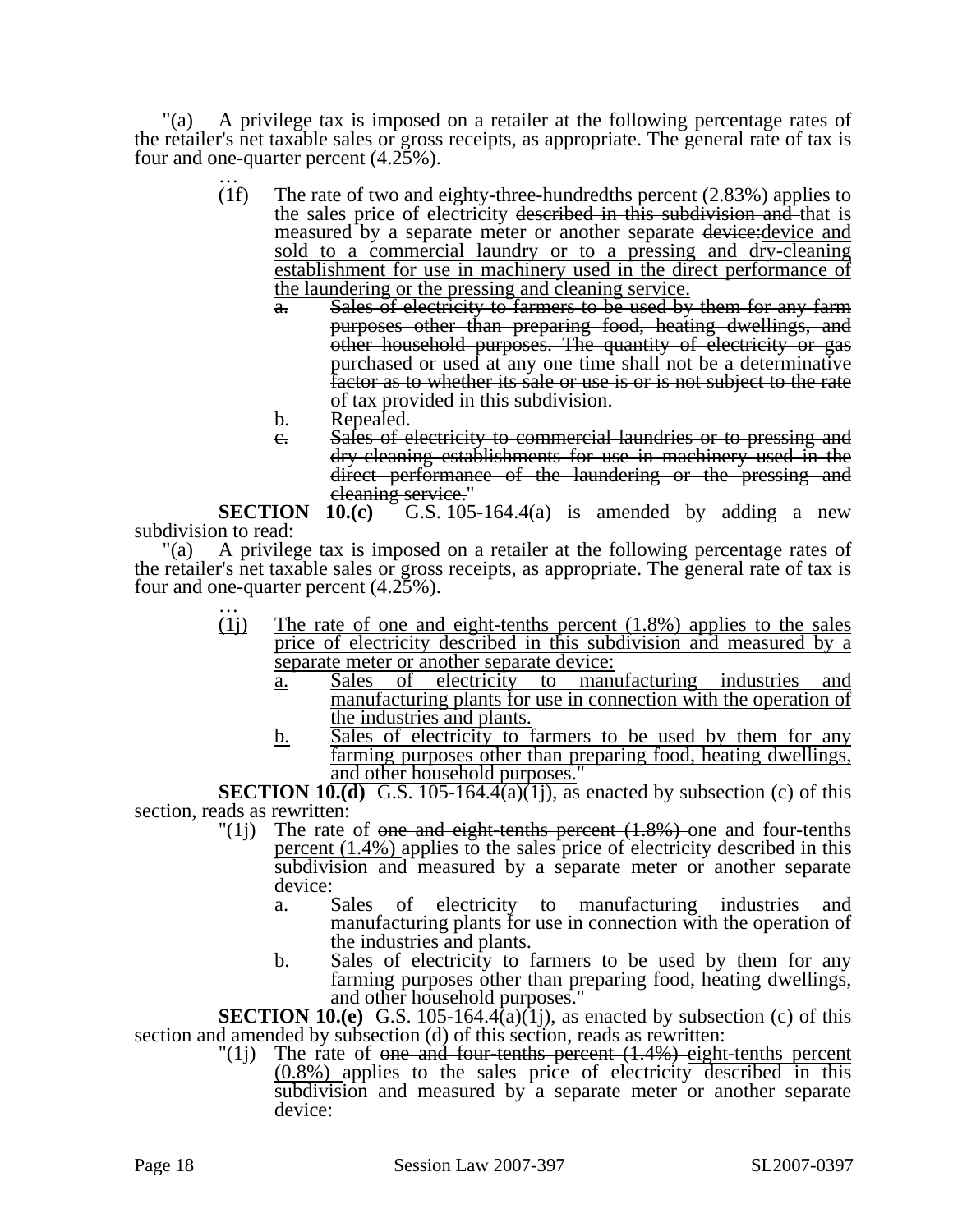- a. Sales of electricity to manufacturing industries and manufacturing plants for use in connection with the operation of the industries and plants.
- b. Sales of electricity to farmers to be used by them for any farming purposes other than preparing food, heating dwellings, and other household purposes."

**SECTION 10.(f)** G.S. 105-164.4(a)(1), as enacted by this section, is repealed.

**SECTION 10.(g)** G.S. 105-164.13(1) reads as rewritten: "§ **105-164.13. Retail sales and use tax.** 

The sale at retail and the use, storage, or consumption in this State of the following tangible personal property and services are specifically exempted from the tax imposed by this Article:

# Agricultural Group.

- (1) Any of the following items sold to a farmer for use by the farmer in the planting, cultivating, harvesting, or curing of farm crops or in the production of dairy products, eggs, or animals. A "farmer" includes a dairy operator, a poultry farmer, an egg producer, a livestock farmer, a farmer of crops, and a farmer of an aquatic species, as defined in G.S. 106-758.
	- a. Commercial fertilizer, lime, land plaster, plastic mulch, plant bed covers, potting soil, and seeds.
	- b. Farm machinery, attachment and repair parts for farm machinery, and lubricants applied to farm machinery. The term "machinery" includes implements that have moving parts or are operated or drawn by an animal. The term does not include implements operated wholly by hand or motor vehicles required to be registered under Chapter 20 of the General Statutes.
	- c. A horse or mule.
	-

d. Fuel other than electricity. Fuel."<br>SECTION 10.(h) G.S. 105-164.13 is an G.S. 105-164.13 is amended by adding two new subdivisions to read:

# "**§ 105-164.13. Retail sales and use tax.**

The sale at retail and the use, storage, or consumption in this State of the following tangible personal property and services are specifically exempted from the tax imposed by this Article:

- (1b) Electricity sold to a farmer to be used for any farming purpose other than preparing food, heating dwellings, and other household purposes.<br>(56) Fuel and electricity sold to a manufacturer for use in connection with
- Fuel and electricity sold to a manufacturer for use in connection with the operation of a manufacturing facility."

**SECTION 10.(i)** Subsections (a), (b), and (c) of this section become effective 1 October 2007 and apply to sales occurring on or after that date. Subsection (d) of this section becomes effective 1 July 2008 and applies to sales occurring on or after that date. Subsection (e) of this section becomes effective 1 July 2009 and applies to sales occurring on or after that date. Subsections (f), (g), and (h) of this section become effective 1 July 2010 and apply to sales occurring on or after that date. The remainder of this section is effective when it becomes law.

**SECTION 11.(a)** G.S. 105-187.41 reads as rewritten: "**§ 105-187.41. Tax imposed on piped natural gas.**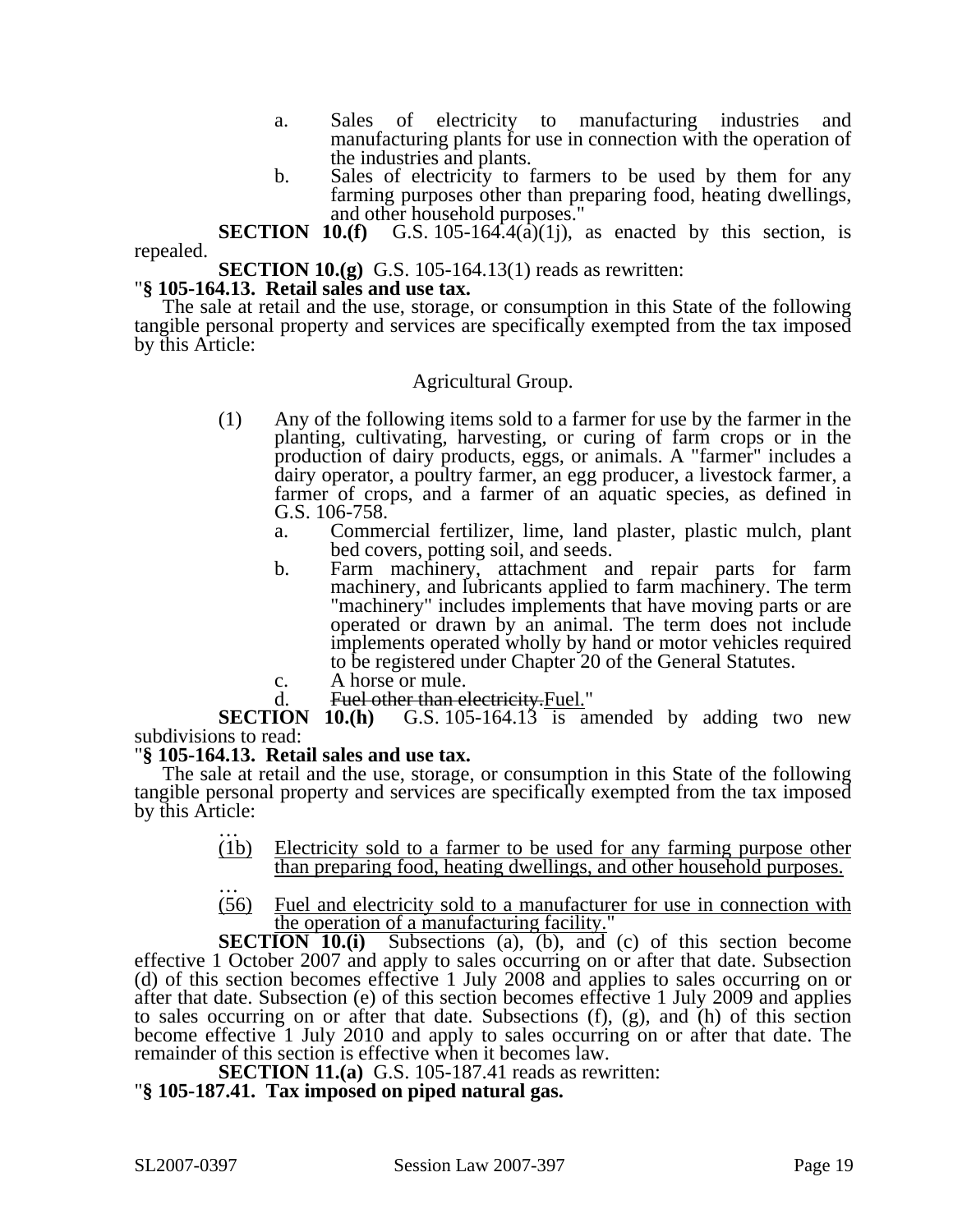(a) Scope. – An excise tax is imposed on piped natural gas received for consumption in this State. This tax is imposed in lieu of a sales and use tax and a percentage gross receipts tax on piped natural gas.

(b) Rate. – The tax rate is set in the table below. The tax rate is based on monthly therm volumes of piped natural gas received by the end-user of the gas. If an end-user receives piped natural gas that is metered through two or more separate measuring devices, the tax is calculated separately on the volume metered through each device rather than on the total volume metered through all measuring devices, unless the devices are located on the same premises and are part of the same billing account. In that circumstance, the tax is calculated on the total volume metered through the two or more separate measuring devices.

| Monthly Volume of | Rate Per Therm |
|-------------------|----------------|
| Therms Received   |                |
| First 200         | \$.047         |
| 201 to 15,000     | .035           |
| 15,001 to 60,000  | .024           |
| 60,001 to 500,000 | .015           |
| Over 500,000      | .003           |

(c) Gas City Exemption. – The tax imposed by this section does not apply to piped natural gas received by a gas city for consumption by that city or to piped natural gas delivered by a gas city to a sales or transportation customer of the gas city.

(d) Reduced Rate. – Piped natural gas received by a manufacturer for use in connection with the operation of a manufacturing facility or by a farmer to be used for any farming purpose other than preparing food, heating dwellings, and other household purposes is taxable at a reduced rate as provided in this subsection. To be eligible for the reduced tax rate, a person must have a manufacturer's certificate or a farmer's certificate issued under G.S. 105-164.28A. A person who uses piped natural gas for an unauthorized purpose is liable for any tax due on the gas.

| Monthly Volume of                                       | Rate Per Therm |
|---------------------------------------------------------|----------------|
| Therms Received                                         |                |
| First 200                                               |                |
| 201 to 15,000                                           |                |
| 15,001 to 60,000                                        |                |
| 60,001 to 500,000                                       |                |
| Over 500,000                                            |                |
| $\sim$ $\sim$ $\sim$ $\sim$ $\sim$ $\sim$ $\sim$ $\sim$ | . .            |

**SECTION 11.(b)** G.S. 105-187.41(d), as enacted by subsection (a) of this section, reads as rewritten:

"(d) Reduced Rate. – Piped natural gas received by a manufacturer for use in connection with the operation of a manufacturing facility and by a farmer to be used for any farming purpose other than preparing food, heating dwellings, and other household purposes is taxable as provided in this subsection. To be eligible for the reduced tax rate, a person must have a manufacturer's certificate or a farmer's certificate issued under G.S. 105-164.28A. A person who uses piped natural gas for an unauthorized purpose is liable for any tax due on the gas.

| Monthly Volume of | Rate Per Therm |
|-------------------|----------------|
| Therms Received   |                |
| First 200         | \$.032.025     |
| 201 to 15,000     | .024.019       |
| 15,001 to 60,000  | .016.013       |
| 60,001 to 500,000 | .010.008       |
| Over 500,000      | .002.002"      |
|                   |                |

**SECTION 11.(c)** G.S. 105-187.41(d), as enacted by subsection (a) of this section and amended by subsection (b) of this section, reads as rewritten:

"(d) Reduced Rate. – Piped natural gas received by a manufacturer for use in connection with the operation of a manufacturing facility and by a farmer to be used for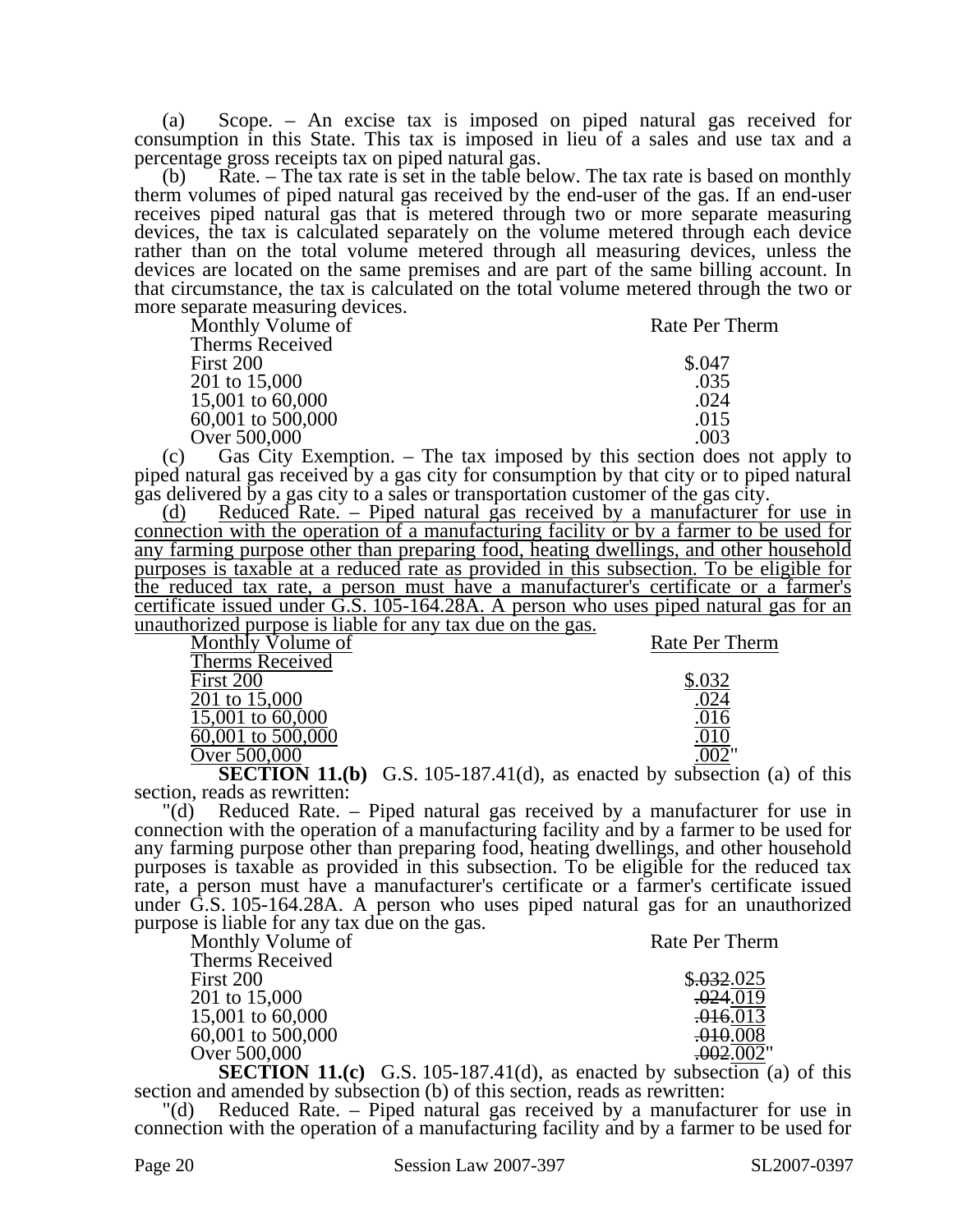any farming purpose other than preparing food, heating dwellings, and other household purposes is taxable as provided in this subsection. To be eligible for the reduced tax rate, a person must have a manufacturer's certificate or a farmer's certificate issued under G.S. 105-164.28A. A person who uses piped natural gas for an unauthorized purpose is liable for any tax due on the gas.

| Monthly Volume of | Rate Per Therm                                                                   |
|-------------------|----------------------------------------------------------------------------------|
| Therms Received   |                                                                                  |
| First 200         | \$.025.014                                                                       |
| 201 to 15,000     | .019.010                                                                         |
| 15,001 to 60,000  | <del>.013</del> .007                                                             |
| 60,001 to 500,000 | .008.004                                                                         |
| Over 500,000      | .002.001"                                                                        |
|                   | <b>SECTION 11 (d)</b> $G_S = 105-187 \pm 11$ (d) as enacted by this section is r |

**SECTION 11.(d)** G.S. 105-187.41(d), as enacted by this section, is repealed. **SECTION 11.(e)** G.S. 105-187.41(c) reads as rewritten:

"(c)  $Gas$  City Exemption. Exemptions. – The tax imposed by this section does not apply to piped any of the following:

- $(1)$  Piped natural gas received by a gas city for consumption by that eity or to piped city.
- (2) Piped natural gas delivered by a gas city to a sales or transportation customer of the gas city.
- (3) Piped natural gas received by a manufacturer for use in connection with the operation of the manufacturing facility. To be eligible for the exemption, a person must have a manufacturer's certificate issued <u>under G.S. 105-164.28A. A person who uses piped natural gas for an</u> unauthorized purpose is liable for any tax due on the gas.
- (4) Piped natural gas received by a farmer to be used for any farming purpose other than preparing food, heating dwellings, and other household purposes. To be eligible for the exemption, a person must have a farmer's certificate issued under G.S. 105-164.28Å. A person who uses piped natural gas for an unauthorized purpose is liable for any tax due on the gas."

**SECTION 11.(f)** Subsection (a) of this section becomes effective 1 October 2007 and applies to bills issued on or after that date. Subsection (b) of this section becomes effective 1 July 2008 and applies to bills issued on or after that date. Subsection (c) of this section becomes effective 1 July 2009 and applies to bills issued on or after that date. Subsections (d) and (e) of this section become effective 1 July 2010 and apply to bills issued on or after that date. The remainder of this section is effective when it becomes law.<br>**SECTION 12.(a)** G.S. 105-187.51A reads as rewritten:

### **SECTION 12.4.3.187.51A. Tax imposed on manufacturing fuel.**

A privilege tax is imposed on a manufacturing industry or plant that purchases fuel to operate the industry or plant. The tax is one percent  $(1%)$  seven-tenths percent  $(0.7%)$ of the sales price of the fuel. The tax does not apply to electricity or piped natural gas."

**SECTION 12.(b)** G.S. 105-187.51A, as amended by subsection (a) of this section, reads as rewritten:

# "**§ 105-187.51A. Tax imposed on manufacturing fuel.**

A privilege tax is imposed on a manufacturing industry or plant that purchases fuel to operate the industry or plant. The tax is seven-tenths percent-five-tenths percent  $(0.5\%)$  of the sales price of the fuel. The tax does not apply to electricity or piped natural gas."

**SECTION 12.(c)** G.S. 105-187.51A, as amended by subsection (a) of this section, reads as rewritten:

# "**§ 105-187.51A. Tax imposed on manufacturing fuel.**

A privilege tax is imposed on a manufacturing industry or plant that purchases fuel to operate the industry or plant. The tax is five-tenths percent  $(0.5\%)$ -three-tenths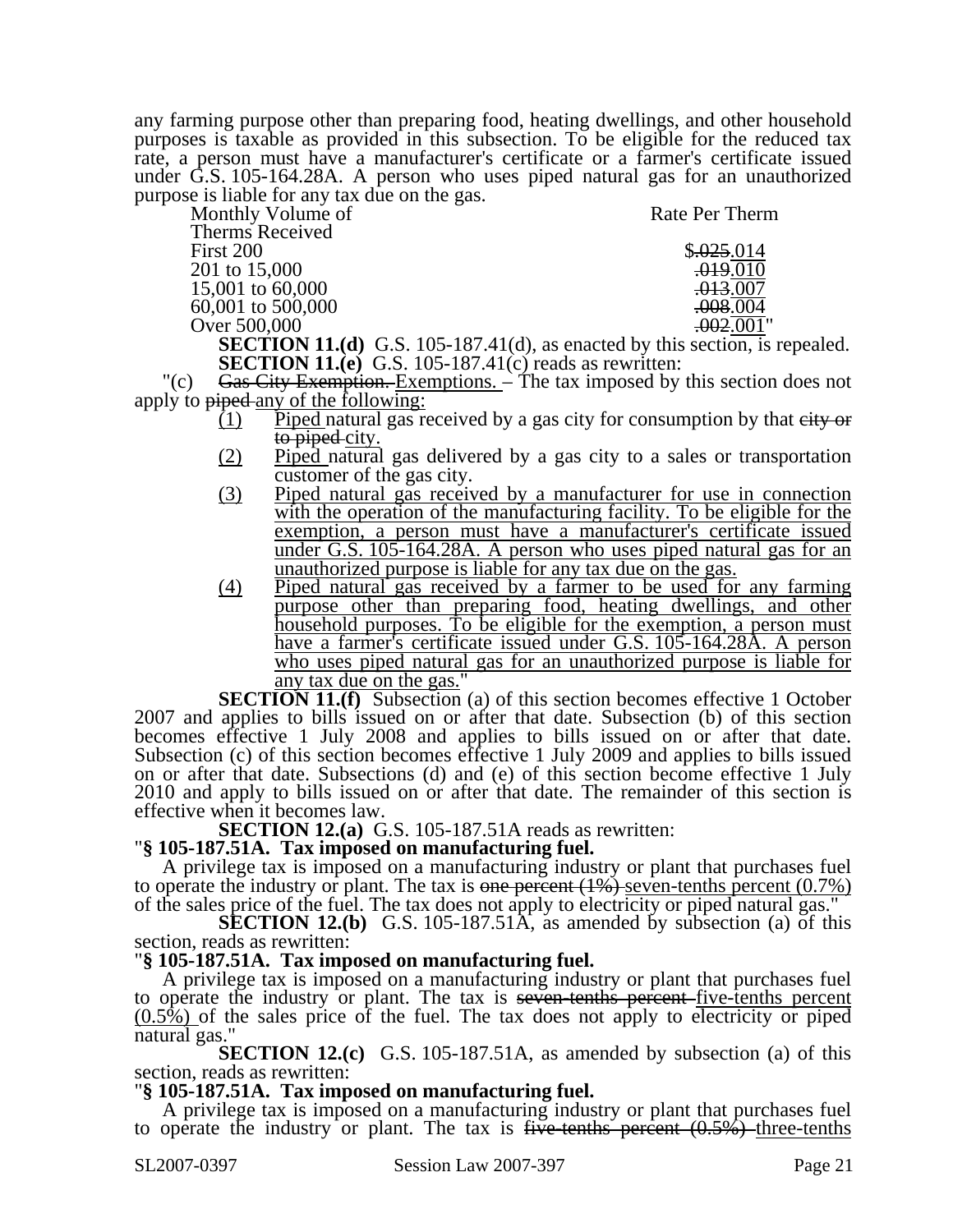percent  $(0.3\%)$  of the sales price of the fuel. The tax does not apply to electricity or piped natural gas."

**SECTION 12.(d)** G.S. 105-187.51A is repealed.

**SECTION 12.(e)** Subsection (a) of this section becomes effective 1 October 2007 and applies to fuel purchased on or after that date. Subsection (b) of this section becomes effective 1 July 2008 and applies to fuel purchased on or after that date. Subsection (c) of this section becomes effective 1 July 2009 and applies to fuel purchased on or after that date. Subsection (d) of this section becomes effective 1 July 2010. The remainder of this section is effective when it becomes law.

**SECTION 13.(a)** Article 3B of Chapter 105 of the General Statutes is amended by adding a new section to read:

### "**§ 105-129.16G. Credit for donating funds to a nonprofit organization to enable the nonprofit to acquire renewable energy property.**

(a) Credit. – A taxpayer who donates money to a tax-exempt nonprofit organization for the purpose of providing funds for the organization to construct, purchase, or lease renewable energy property is allowed a credit under this section if the nonprofit organization uses the donation for its intended purpose. A tax-exempt nonprofit organization is an organization that is exempt from tax under section  $501(c)(3)$  of the Code.

The amount of the credit allowed in this section is the taxpayer's share of the credit the nonprofit organization could claim under G.S. 105-129.16A if the nonprofit organization were subject to tax. The taxpayer's share of the credit is calculated by dividing the taxpayer's donation by the cost of the renewable energy property constructed, purchased, or leased by the nonprofit organization and placed in service during the taxable year and then multiplying this percentage by the amount of the credit the nonprofit organization could claim if it were subject to tax. A taxpayer must take the credit allowed by this section in the year in which the property is placed in service. The installment requirements in G.S. 105-129.16A for nonresidential property do not apply to the credit allowed in this section.

(b) Records. – A nonprofit organization must keep a record of all donations it receives for the purpose of providing funds for the organization to construct, purchase, or lease renewable energy property and of the amount of the donations used for this purpose. If a nonprofit organization places renewable energy property in service that is purchased in whole or in part from donations made for this purpose, the nonprofit organization must give each taxpayer who made a donation a statement setting out the amount of the credit for which the taxpayer qualifies under this section. The statement must describe the renewable energy property placed in service and state the cost of the property, the amount of the credit the nonprofit organization could claim under G.S. 105-129.16A if it were subject to tax, and the taxpayer's share of the credit allowed in this section. If the donations made for the renewable energy property exceed the cost of the property, the nonprofit organization must prorate each taxpayer's share of the credit. The sum of the credits allowed under this section to taxpayers who make donations to a nonprofit organization may not exceed the amount of the credit the nonprofit organization could claim under G.S. 105-129.16A if it were subject to tax.

 $\lambda$  (c) No Double Benefit. – A taxpayer who claims a credit under this section based on a donation to a nonprofit organization is not allowed to deduct this donation as a charitable contribution."

**SECTION 13.(b)** G.S. 105-130.5(a) is amended by adding a new subdivision to read:

"(a) The following additions to federal taxable income shall be made in determining State net income:<br>
...<br>
(19) The amount

The amount of a donation made to a nonprofit organization for which a credit is claimed under G.S. 1105-129.16G."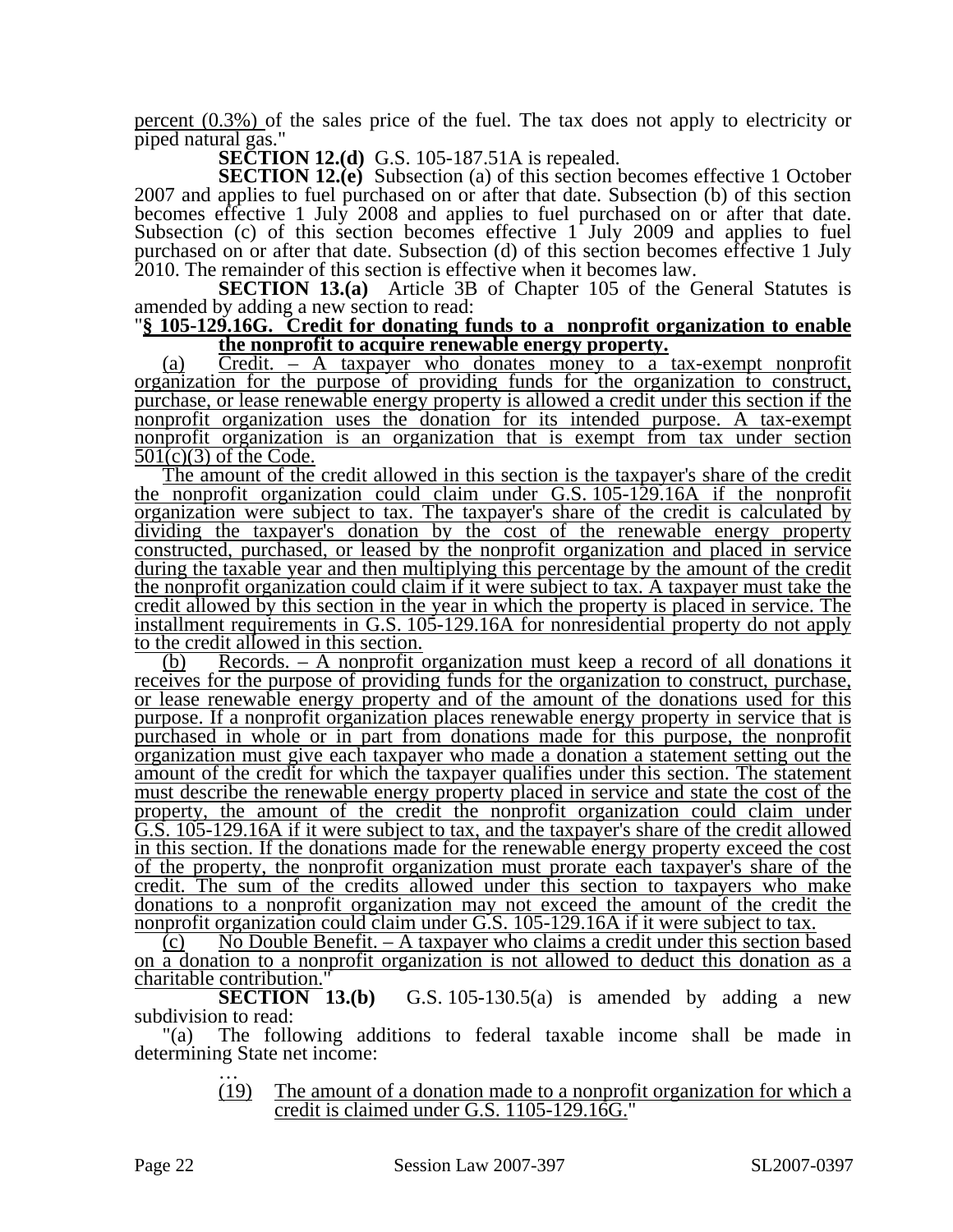**SECTION 13.(c)** G.S. 105-134.6(c) is amended by adding a new subdivision to read:

"(c) Additions. – The following additions to taxable income shall be made in calculating North Carolina taxable income, to the extent each item is not included in taxable income:<br> $\frac{1}{(5b)}$ 

The amount of a donation made to a nonprofit organization for which a credit is claimed under G.S. 105-129.16G."

**SECTION 13.(d)** G.S. 105-259(b) is amended by adding a new section to

read:

"(b) Disclosure Prohibited. – An officer, an employee, or an agent of the State who has access to tax information in the course of service to or employment by the State may not disclose the information to any other person unless the disclosure is made for one of the following purposes:<br>  $\frac{128}{(38)}$  To verify w

(38) To verify with a nonprofit organization information relating to eligibility for a credit under G.S. 105-129.16G."

**SECTION 13.(e)** This section is effective for taxable years beginning on or after 1 January 2008.

**SECTION 14.** The Utilities Commission shall submit to the Governor, the Environmental Review Commission, and the Joint Legislative Utility Review Committee a report on the actual results of the cost allocations established pursuant to G.S. 62-133.7(h), as enacted by Section 2 of this act, G.S. 62-133.8(e) and G.S. 62-133.8(f), as enacted by Section 4 of this act, and G.S. 62-133.2( $\alpha$ 2) and G.S. 62-133.2( $\alpha$ 3), as enacted by Section 5 of this act, during the preceding two fiscal years on or before 1 October of odd-numbered years. The Utilities Commission shall submit the first report required by this section no later than 1 October 2009.

**SECTION 15.** If any section or provision of this act is declared unconstitutional or invalid by the courts, the unconstitutional or invalid section or provision does not affect the validity of this act as a whole or any part of this act other than the part declared to be unconstitutional or invalid.